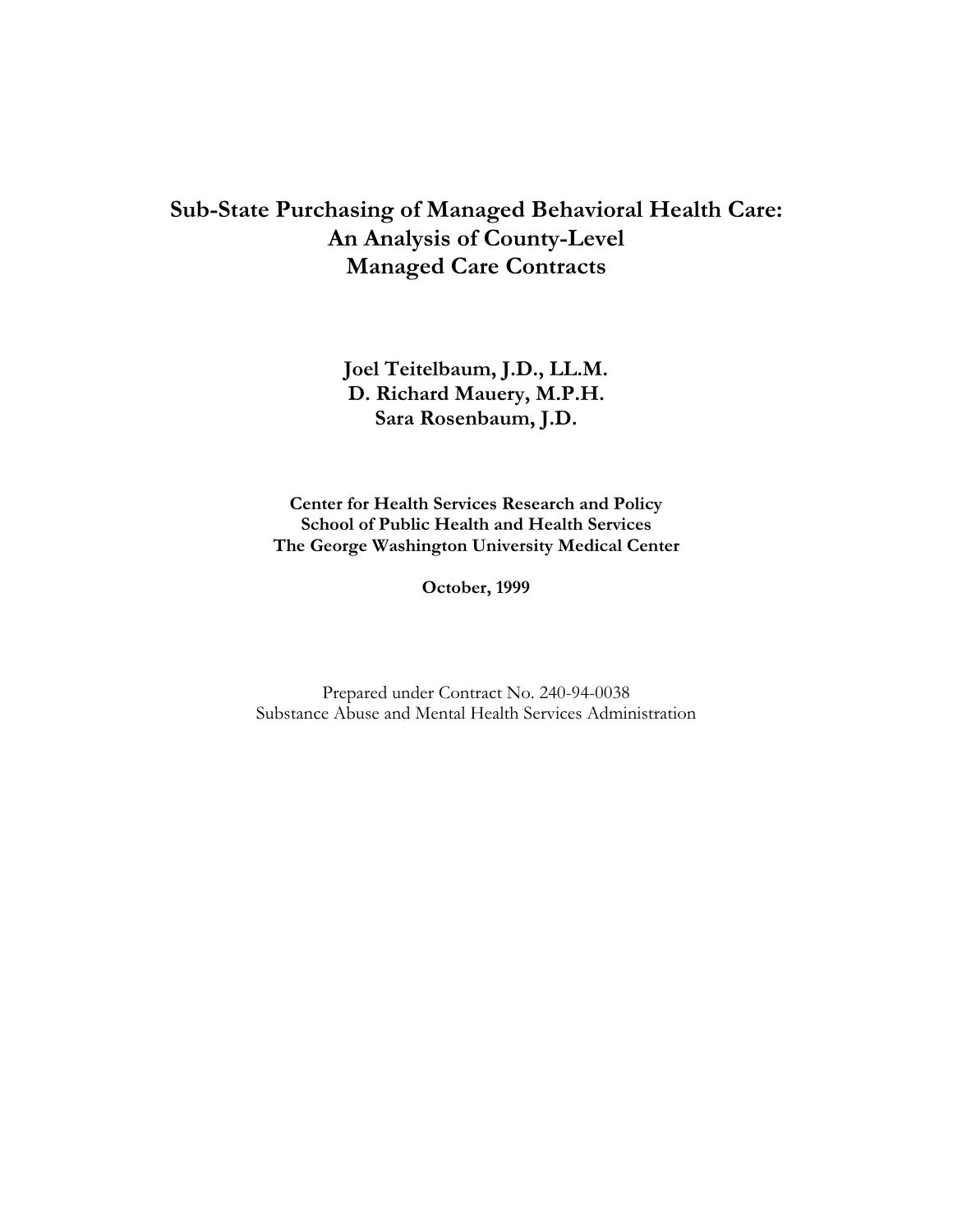# **Table of Contents**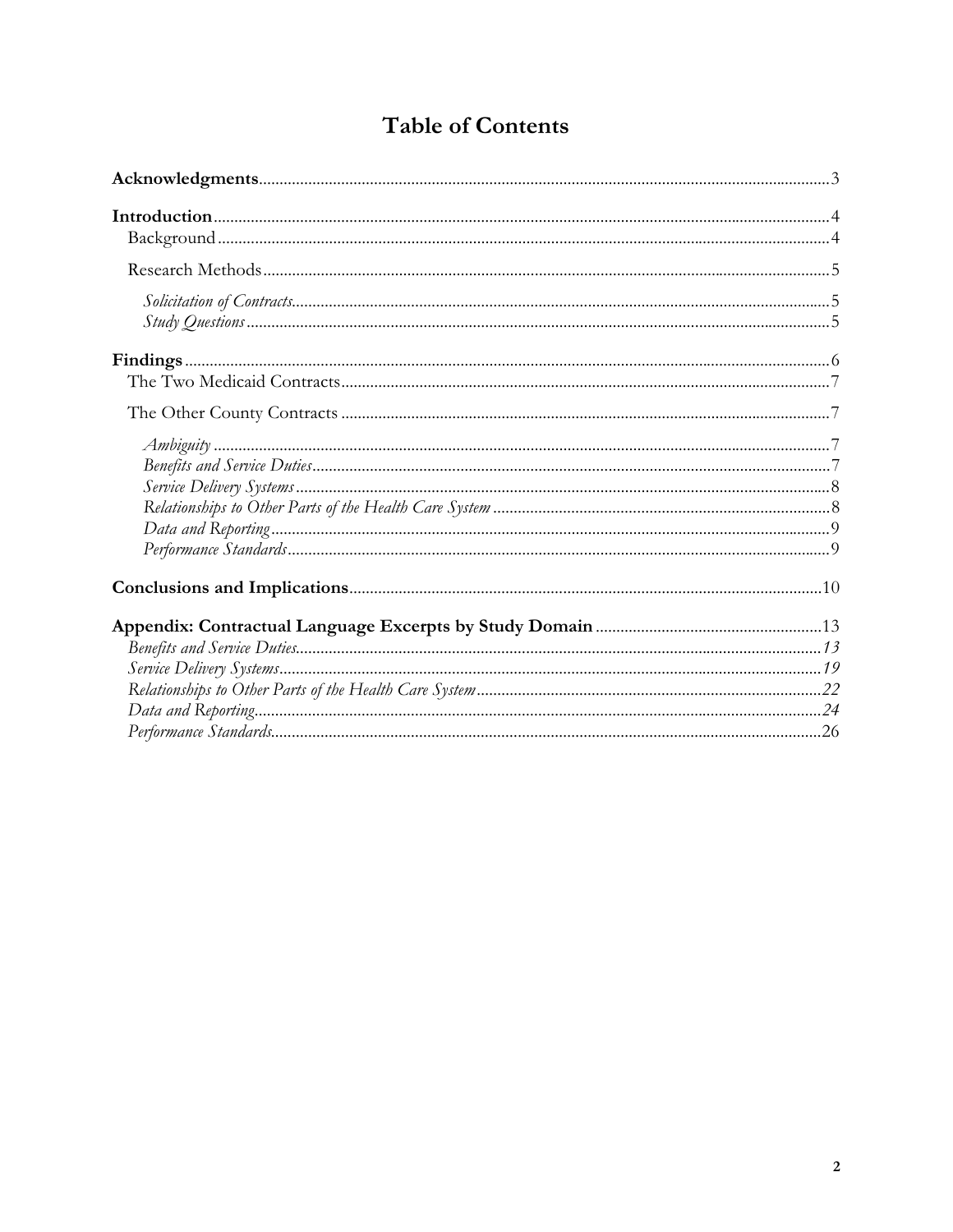## **Acknowledgments**

We are grateful to the individuals who supported this project by providing resources and advice during the course of our research and analysis. In particular, we thank the county officials who responded to our requests for their managed care contracts, as well as the Medicaid agencies that participate in our annual managed care contract study.

We would also like to thank our colleagues at the Center for Health Services Research and Policy (CHSRP) and the law firm of Feldesman, Tucker, Leifer, Fidell & Bank for creating and updating the Medicaid managed care contracts database that was used for this study. Special thanks are extended to several CHSRP colleagues: George Washington University (GWU) law student Barbie Robinson for her assistance in analyzing the contracts; Patrick McLaughlin for his management of the database from which we extracted the contract provisions included in this report; and GWU law students Bill Burgess and Leilani DeCourcy, for their efforts related to the identification and collection of the contracts analyzed herein.

Finally, we particularly would like to acknowledge and thank our Project Officers, Dr. Eric Goplerud and Rita Vandivort, and also Stephanie Wright, for their ongoing patience and assistance throughout this and several other studies, and the Substance Abuse and Mental HealthServices Administration (SAMHSA), which supported this work.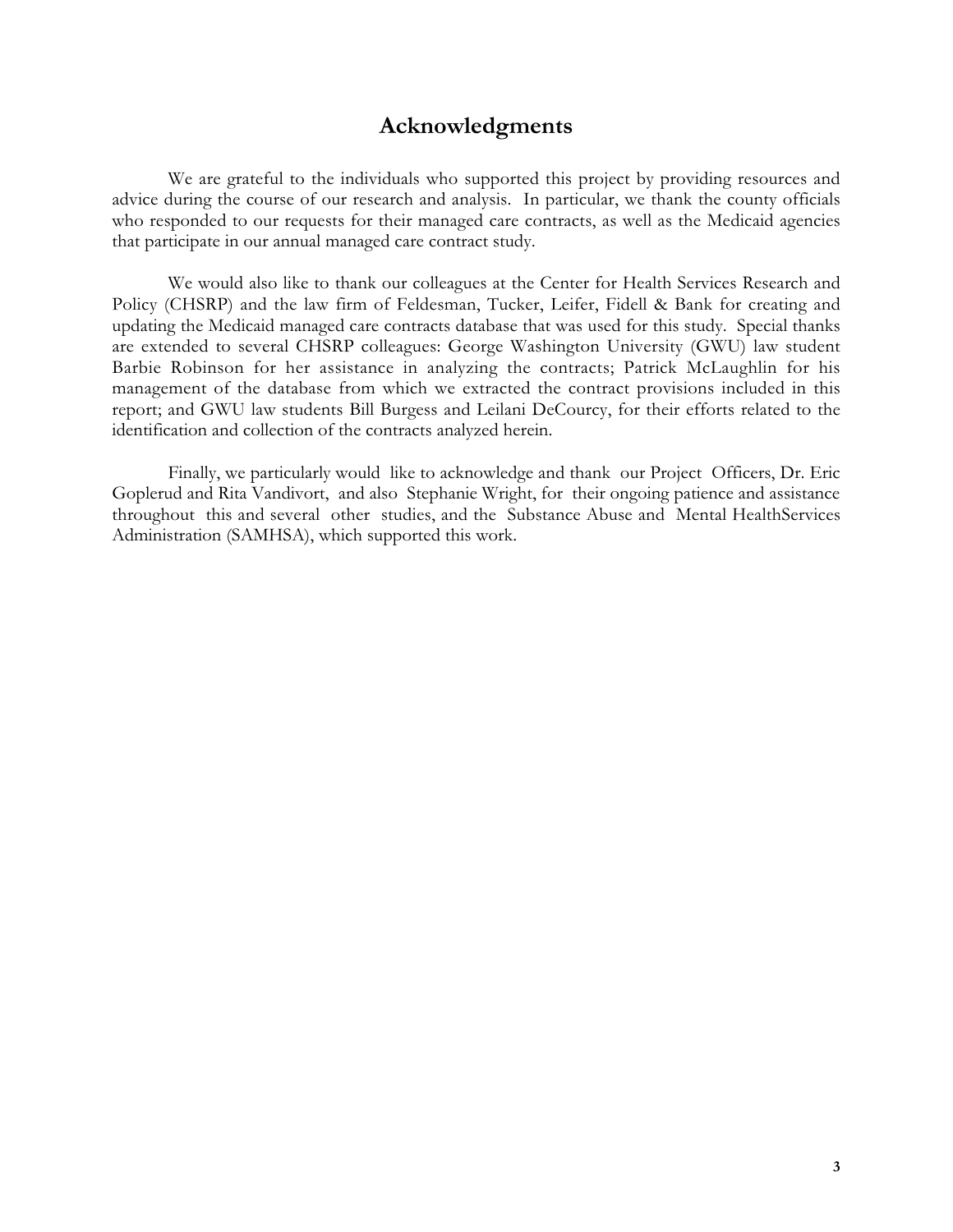## **Introduction**

### Background

֦

This study is an outgrowth of the work begun several years ago by the Center for Health Services Research and Policy (formerly the Center for Health Policy Research) of the School of Public Health and Health Services at the George Washington University Medical Center analyzing Medicaid managed care contracts. Now in its third edition, *Negotiating the New Health System: A Nationwide Study of Medicaid Managed Care Contracts*<sup>1</sup> *,* is the seminal work focusing on the contractual relationships formed between state Medicaid agencies as the purchasers of health services for the Medicaid population and the managed care organizations providing those services. Our examination of state contract provisions revealed substantial diversity in the approaches taken by the states and the degree to which they allowed managed care organizations the flexibility to address various issues without explicit contractual guidance. Yet the goal of our research was not to make judgments as to what constituted good or bad contract language; instead, the primary goal of the study was to serve as a self-help tool for the states.

From the early days of this research effort, an important component of our overall work on managed care contracting was specialized focused research on the use of managed care to provide services for Medicaid-covered individuals with mental illness and substance abuse addiction. For example, in 1998 the Center issued a special report funded by the Substance Abuse and Mental Health Services Administration (SAMSHA), U.S. Department of Health and Human Services, that examined the manner in which Medicaid agencies provided behavioral health services to enrollees through both primary and carve-out contracts.<sup>2</sup> Because of the greater prevalence of behavioral health disorders among the low-income population and the critical role that Medicaid plays in assuring that individuals with behavioral health problems receive appropriate care, the Special Report provided public purchasers with a specialized tool to assist them in designing and evaluating Medicaid managed behavioral health care programs.

For this study, SAMHSA asked us to analyze county-level managed health care contracts that include behavioral health services. SAMHSA has indicated that sub-state entities, particularly counties, are beginning to explore the feasibility of contracting with managed care organizations, both to control costs and to improve coordination of services for the mental health or substance abuse systems they manage. In commissioning these various contract studies, SAMHSA was primarily interested in tracking the development of these new types of managed behavioral health care procurements and contracting practices, as well as determining whether there were exemplary commercial behavioral health provisions that could be adapted to public sector contracts.

<sup>&</sup>lt;sup>1</sup> Rosenbaum, S., *et al.*, Negotiating the New Health System: A Nationwide Study of Medicaid Managed Care Contracts, 3<sup>rd</sup> Edition. June 1999. The George Washington University Medical Center.

<sup>2</sup> Rosenbaum, S., *et al*., Negotiating the New Health System: A Nationwide Study of Medicaid Managed Care Contracts, Special Report: Mental Illness and Addiction Disorder Treatment and Prevention. March 1998. The George Washington University Medical Center.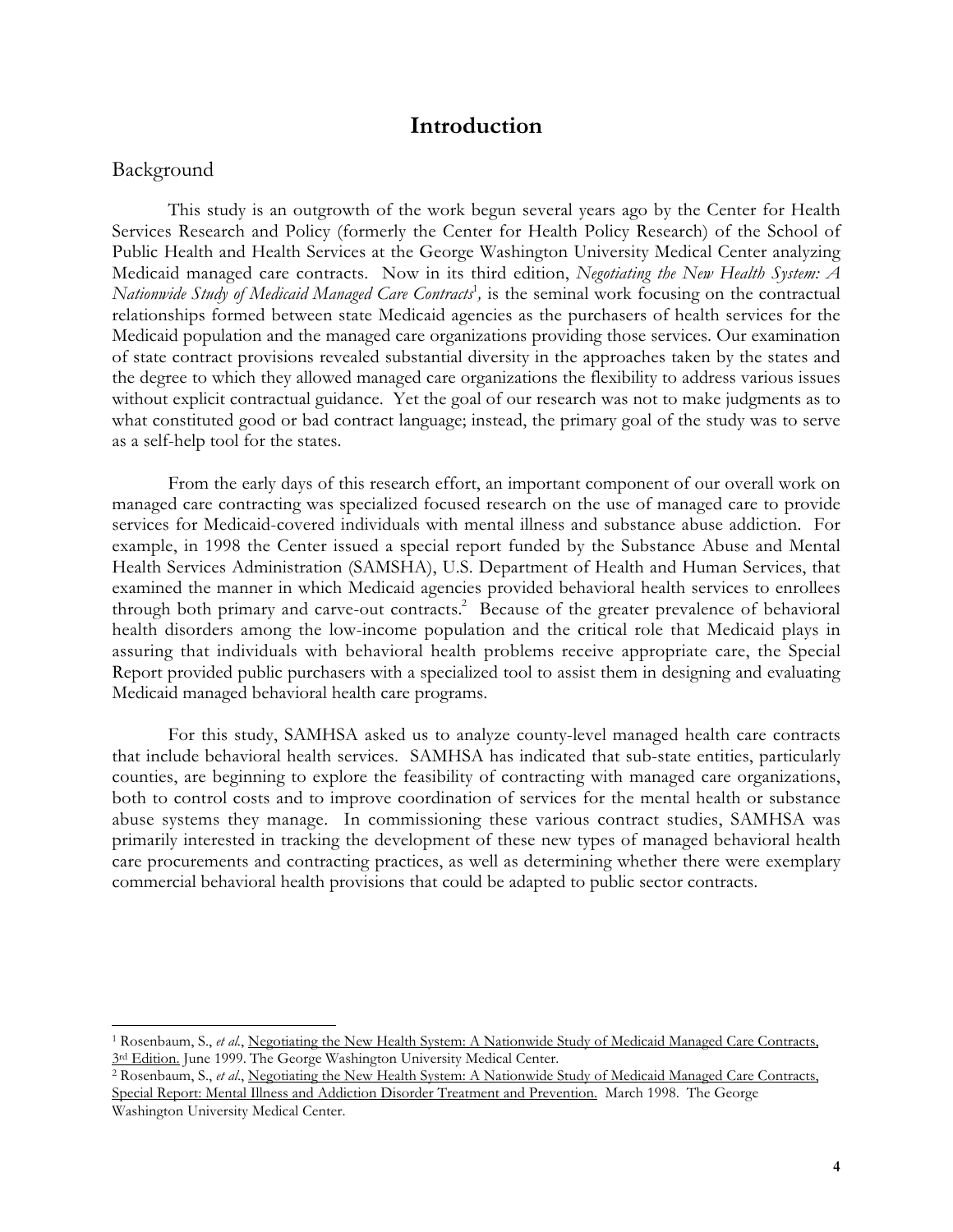## Research Methods

## *Solicitation of Contracts*

Beginning in the summer of 1998, we contacted key individuals and groups knowledgeable about county-level behavioral health contracting to obtain guidance on where such contracts may exist. We interviewed officials from the National Association of Counties, the National Association of County and City Health Officials, the National Association of County Behavioral Health Directors, and various state- and county-level government officials.

We learned from the key informant interviews that very few county-level, non-Medicaid, managed behavioral health care Requests for Proposals (RFPs) and contracts exist. With few exceptions, the counties were not the purchasers of behavioral health services. Rather, the counties were most often contract "makers" (i.e., drafters and signatories to the contracts financed via dollars passed through from a state-level agency), not "buyers" of services using county funds.

We did, however, receive six county-level contracts and RFPs that address behavioral health services from six counties representing five states:<sup>3</sup>

- $\triangleright$  Two Medicaid contracts, both of which were essentially state pass-throughs to the counties via, for example, the Community Mental Health Services Program (Michigan and Pennsylvania);
- One Medicaid/Non-Medicaid blend contract, which includes coverage for non-Medicaid eligible persons who meet non-Medicaid eligible medical necessity criteria (a Washington State county);
- $\triangleright$  Two Child Welfare contracts, one of which covers children and families residing in the county when children are in legal custody of the county human services agency and for the other county when in protective custody (a Colorado county and an Ohio county (#1)); and
- One comprehensive Employee Health Benefits contract for full-time county employees (Ohio county (#2)).

## *Study Questions*

֦

We approached the examination of the county-level contracts from the perspective that they, like state Medicaid managed care contracts, could possibly be characterized by vagueness and ambiguity, especially with regard to the non-Medicaid county contracts. One reason for this may be that counties might not yet have enough experience purchasing services under a non-entitlement program. We examined the contracts for two very general questions:

1. To what extent were there vague or ambiguous contractual issues that could raise problems, both from a county perspective in terms of direct or residual liability, and from a beneficiary perspective?

<sup>&</sup>lt;sup>3</sup> For purposes of confidentiality, the names of the individual counties are not disclosed. The two counties in Ohio that participated in this study are identified as County #1 and County #2. Health plan names are also not disclosed and are indicated as "[MCO]."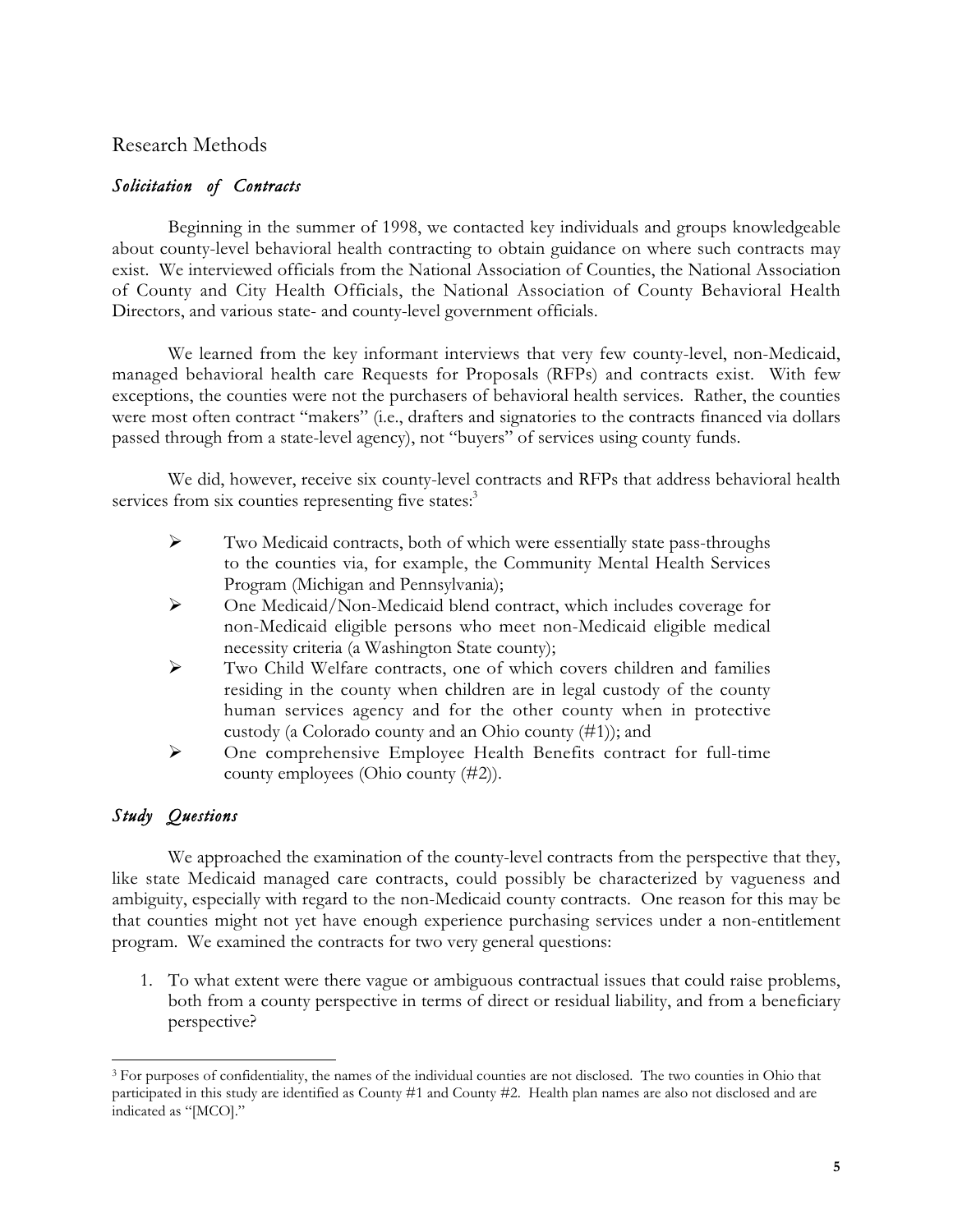- 2. When counties used different sources of funds to purchase managed care services that include behavioral health benefits, how did the contracts differ? In other words, what choices were counties making with regard to the substantive components of the non-Medicaid contracts? For purposes of this question we considered five different analytical domains:
	- *a. Benefits and Service Duties;*
	- *b. Service Delivery Systems;*
	- *c. Relationships to Other Parts of the Health Care System;*
	- *d. Data and Reporting; and*
	- *e. Performance Standards*

These are some of the same contract domains that were previously used in analyzing state Medicaid managed care contracts, and include a special emphasis on issues of importance to individuals needing behavioral health services. In addition, we noted both similarities and differences in the ways counties have drafted their contract provisions, based on the populations for whom these services are being sought.

Excerpts of contract language organized by each of the above domains appear in the Appendix to this Issue Brief.

## **Findings**

For a useful point of comparison to the county-level findings, a brief summary of the major findings from the state Medicaid managed care contract study, "Negotiating the New Health System," follows:

- $\triangleright$  States are not buying off-the-shelf products: The contracts indicate an effort on the part of state agencies to develop comprehensive and detailed agreements with managed care plans that meet specific needs of individuals being served.
- $\triangleright$  There is wide variation in the contracts, both in terms of organization of the contracts themselves and in their substantive provisions. At the same time, compared to the 1996 and 1997 contracts, the 1998 contracts from the study's 3rd Edition indicate that as states gain managed care experience, they are moving toward greater inclusion and specificity in their contracting practices.
- States are buying closed systems where beneficiaries can only use network providers.
- While many of the contracts are silent or vague on relationships between managed care organizations (MCOs) and the larger health system, states appear to be paying increased attention to building such relationships to facilitate the sharing of responsibility for insured individuals.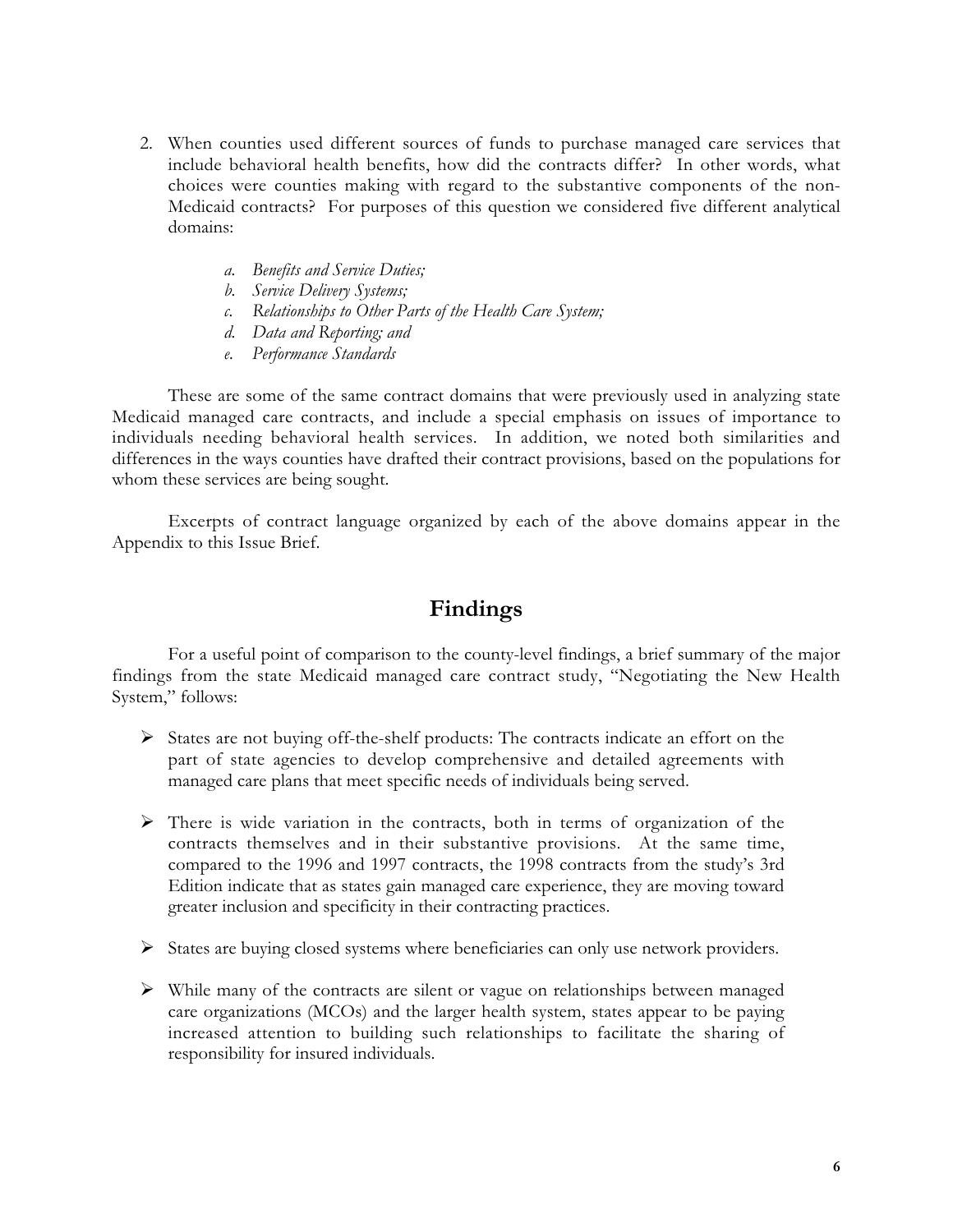$\triangleright$  Few states have developed a comprehensive approach to data collection and reporting.

### The Two County Medicaid Contracts

As anticipated, we found little variation between these two county contracts and state-level Medicaid contracts. We expected this similarity for two reasons: first, because the purchase and delivery of the contracted services were to a large extent set by state and federal Medicaid law; and second, because where these counties decided not to "make," but rather to "buy" the services requested in the state RFP, they did not develop wholly new RFPs or contracts, but instead generally used the state's documents. For these reasons, the focus of our analysis is on the other non-Medicaid and Medicaid blend contracts as covered below.

#### The Other County Contracts

By way of contrast to the Medicaid contracts, the other county contracts analyzed were more varied, as we also expected. The contract language excerpts cited below are from the three wholly non-Medicaid and the one Medicaid/non-Medicaid blend contracts.

### *Ambiguity*

Just as we previously did for state Medicaid managed care contracts, we reviewed these county contracts for language that could be characterized as vague and/or ambiguous. While vagueness or ambiguity could be due to the inexperience of the contracts' drafters, it could leave the counties open to residual liability, depending upon interpretation of the language. This is especially an issue of concern when matters of contract dispute arise.

The following contract excerpts illustrate ambiguity and/or vagueness in the terminology employed:

The agency shall approve clear instruction to hospitals concerning Agency procedures for approving length of stay extension at the time of admission or post admission certification.

. . .

The Agency shall ensure treatment coordination and support to nursing homes for clients discharged from the [State Hospital] Geriatric Medical Unit. **[Washington State County Contract]**

The Contractor will work cooperatively with other community services providers. Coordination will be maintained at an individual case level. Whenever possible low or no cost services will be located and utilized. **[Colorado County, Appendix A]**

#### *Benefits and Service Duties*

In terms of the scope of benefits and imposition of service duties, counties are also not buying standardized products. The agreements indicate an effort to develop managed care benefit packages that either meet specific needs of the intended beneficiaries or limit the financial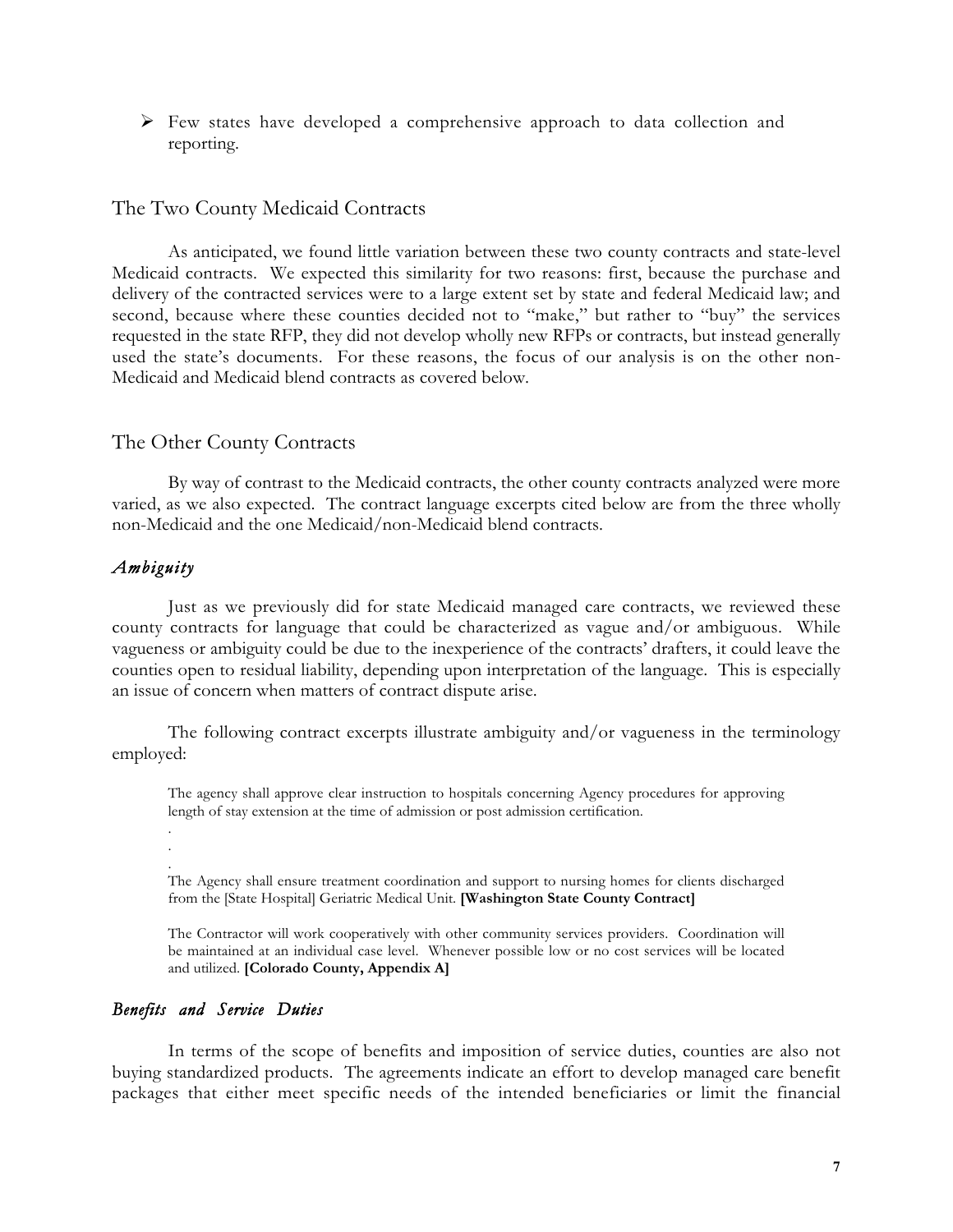expenditures or potential liability of the county. For example, in one RFP the behavioral health benefits covered include:

- $\triangleright$  For mental health, 30 inpatient days per year and 20 outpatient visits per year, which includes crisis intervention and diagnostic and short-term therapy.
- For alcohol and drug abuse, the only services include are detoxification and one rehabilitation per lifetime.

Another RFP includes the following services:

- 24-hour, 7-days-per-week, in-home crisis intervention;
- Outpatient and inpatient mental health including full psychiatric and psychological testing, assessment, and treatment;
- $\triangleright$  Day treatment hospitalization for children; and
- $\triangleright$  Assessment and treatment for substance abuse.

## *Service Delivery Systems*

Compared to the state-level contracts, the county-level contracts appear to be more flexible with, and interested in, service delivery options. In fact, the documents spoke widely to the issue of service delivery and provider networks.

- One RFP required managed care proposals to provide a percentage match of primary care providers (PCP) to the current plan's PCP selections.
- This same RFP also required potential contractors to outline how out-of-area or outof-network coverage could be designed and offered to address the needs of dependents living outside the county, including benefit design, claims administration, utilization review services, and member education.
- One contract spelled out requirements to "ensure" that specified providers are available to meet the service needs of 15 special needs groups including, for example, homeless mentally ill persons. The absence, however, of specific numerical or qualitative standards renders the meaning of "ensure" unclear.

### *Relationships to Other Parts of the Health Care System*

The non-Medicaid documents varied in terms of the level of attention directed to building relationships with the larger health system that may share the responsibility for insured individuals. One RFP did not mention the issue at all. On the other hand, the other three documents did address this issue, for example: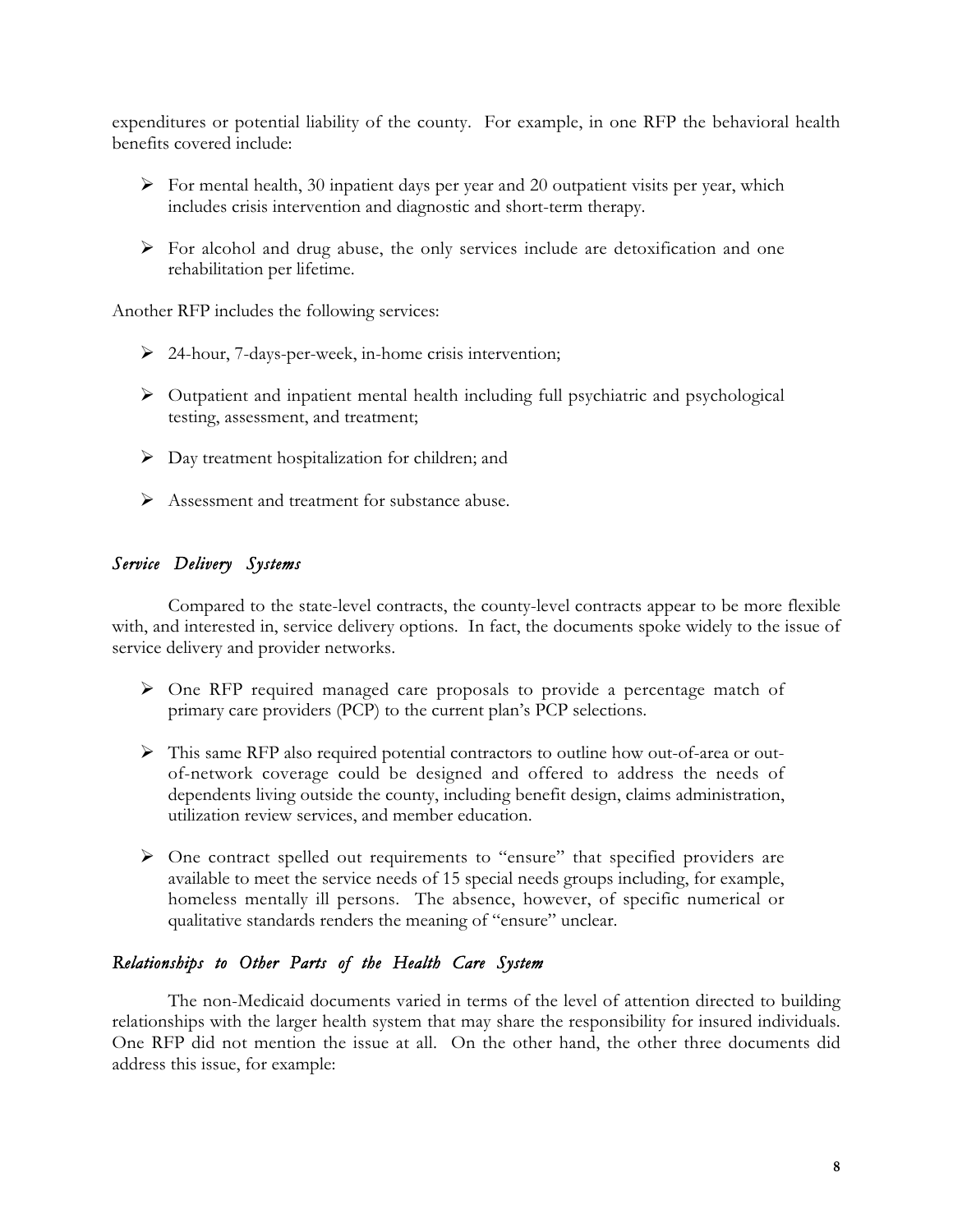The Agency shall ensure that all certified vendors have working agreements and/or contractual relationships and/or documentation of consistent collaboration at multiple administrative levels for service provision with schools, community-based health and human service vendors, and relevant state agencies in their service area in order to complement and maximize available resources. These agreements/contracts/other documents will describe at a minimum, the responsibilities of each party, how coordination occurs, the target populations involved, referral mechanisms, and links to collaborate in monitoring and quality assurance activities. **[Washington State County Contract]**

## *Data and Reporting*

There is not yet a comprehensive or consistent approach to data collection and reporting issues in the contracts, largely due to the lack of this type of contracting to date. Two example provisions are as follows:

Vendors will be expected to provide detailed claim reports sufficient for Hamilton County analysis purposes, including detailed utilization and provider payments by place of service and type of claim. [**Ohio County #2 Contract]**

The Agency shall continue the development and implementation of a [County] MHD approved utilization review system, involving a sampling of client records (adhering to the County Contract Monitoring Manual, Appendix C., Data Verification & Sample Size Guidelines) from each vendor, that accomplishes the following objectives:

- Assess overall accuracy of client diagnosis and tier placement;
- Assess vendor compliance with WAC 275-57 requirements for client assessment, development and monitoring of Individual Tailored Care Plans;
- Conduct Review of services received without pre-authorization;
- Provide review of ongoing care to effect individual client outcomes;
- Assess intensity of service for individuals to determine appropriateness;
- Review flagged populations or individuals. **[Washington State County Contract]**

## *Performance Standards*

There is quite a variable range of contract specifications in the county documents regarding performance standards. One RFP was actually silent on the issue. One contract asked only the following questions of potential contractors with regard to its access standards:

- (1) Does the PCP perform as a gatekeeper?
	- (a) May women self-refer to an OB/GYN?
	- (b) Are there other specialists to whom members can self-refer?
- (2) What is the number of hospitals, PCPs, pediatricians, OB/GYNs, other specialists, and pharmacies in your network? And
- (3) What are your timelines for urgent office visits, non-urgent symptomatic office visits, and non-symptomatic office visits? **[Ohio County #2 Contract]**

In sharp contrast, another RFP has three full pages and some 30 provisions related to service and outcome monitoring, an excerpt of which follows:

#### PERFORMANCE REQUIREMENTS

1. Service Delivery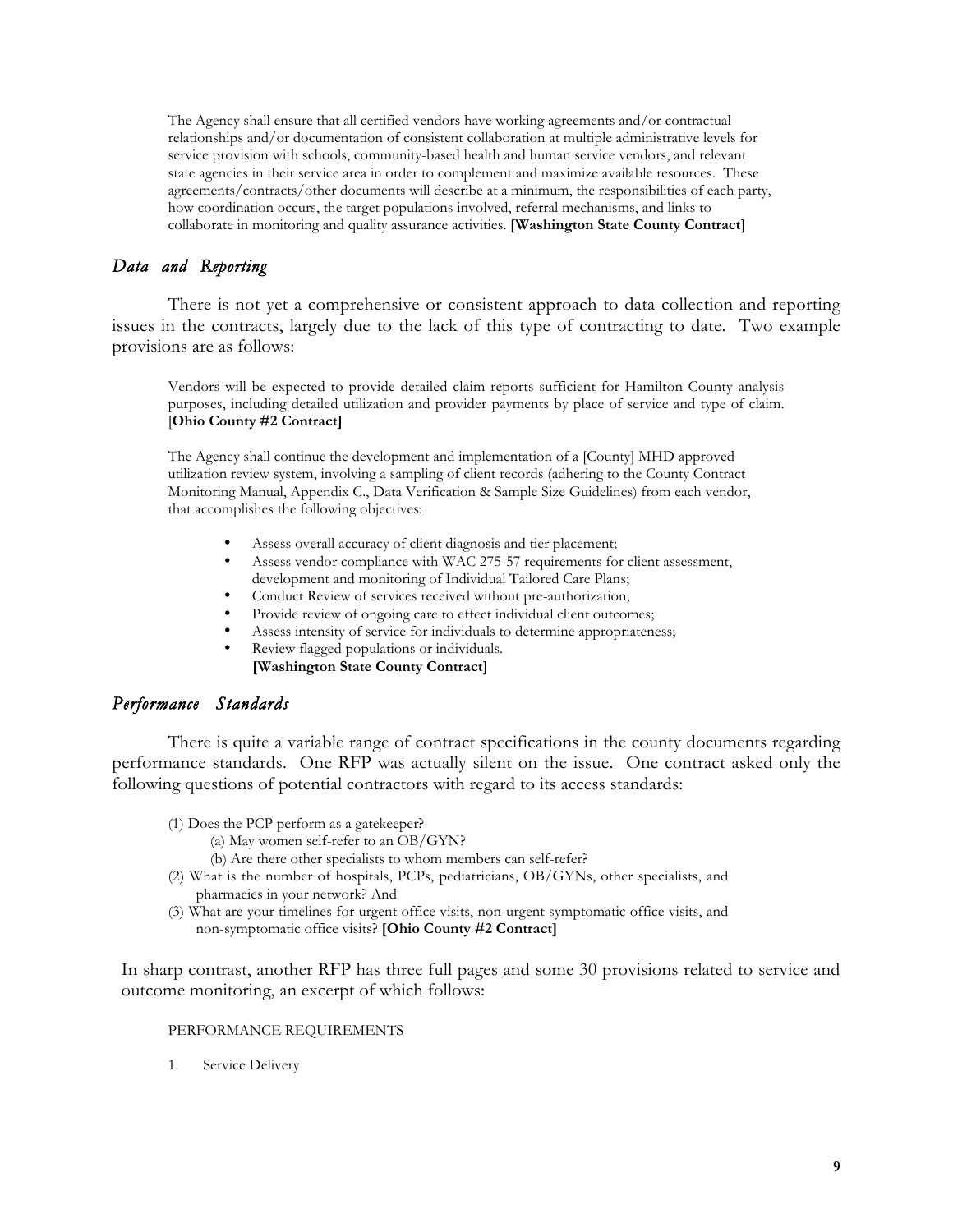- a. The Agency shall ensure that 100% of [health plan] individuals who are referred to a vendor for outpatient services and who have Medicaid coverage or meet non-Medicaid criteria are tiered.
- b. The Agency shall ensure that 100% of detained or incarcerated mentally ill offenders (MIO) who are referred to the Agency are assessed and tiered as appropriate.
- 2. Outpatient Authorization/Utilization
	- a. The Agency shall pre-authorize 100% of all benefits listed in the Policy and Procedure Manual as requiring pre-authorization.
	- b. All concurrent and retrospective reviews shall be completed as outlined in the Policy and Procedure manual. The reviews shall also include the Blended Funding Project, for which the County has a contract with [\*\*\*] Educational Service District. A schedule for all these reviews shall be developed for the contract period for approval by the County with the first billing package of this contract. The schedule may be amended by mutual agreement on a quarterly prospective basis.
	- c. The Agency shall ensure that 80% of all tier requests requiring manual review will receive an authorization decision within four (4) working days and 100% receive an authorization decision by the end of the sixth (6) working day.
	- d. The Agency shall ensure 100% of LTR placements are pre-authorized.
	- e. The Agency shall ensure 100% of LTR residents shall receive at least one continued stay review within one year from the date of admission.
	- f. The Agency shall review 100% of supervised living (SL) residents in open status who started SL service prior to 1996, for integration with treatment plans and appropriateness of placement.
	- g. The Agency shall review and approve/deny excess utilization requests including Medicaid Personal Care, Special Needs, Service Based Add-On, and Exception to Policy.
	- h. The Agency shall provide agreed upon criteria indicator reports monthly or quarterly, as required.

**[Washington State County Contract]**

## **Conclusions and Implications**

Although they do not represent a scientific sample of all county-level managed care contracts that include behavioral health services, these contracts do provide a glimpse into the contracting approaches and concerns of counties as purchasers of health services. Just as CHSRP's findings with respect to state Medicaid managed care contracts have implications for other large purchasers, so, too, do the findings of this study raise policy issues for both states and counties as they carry out their roles as purchasers of health services for both Medicaid and non-Medicaid beneficiaries, as well as for state and county employees.

Given the small number of contracts reviewed for this study, caution should be exercised in extrapolating these findings to other counties and states beyond our small sample. Some counties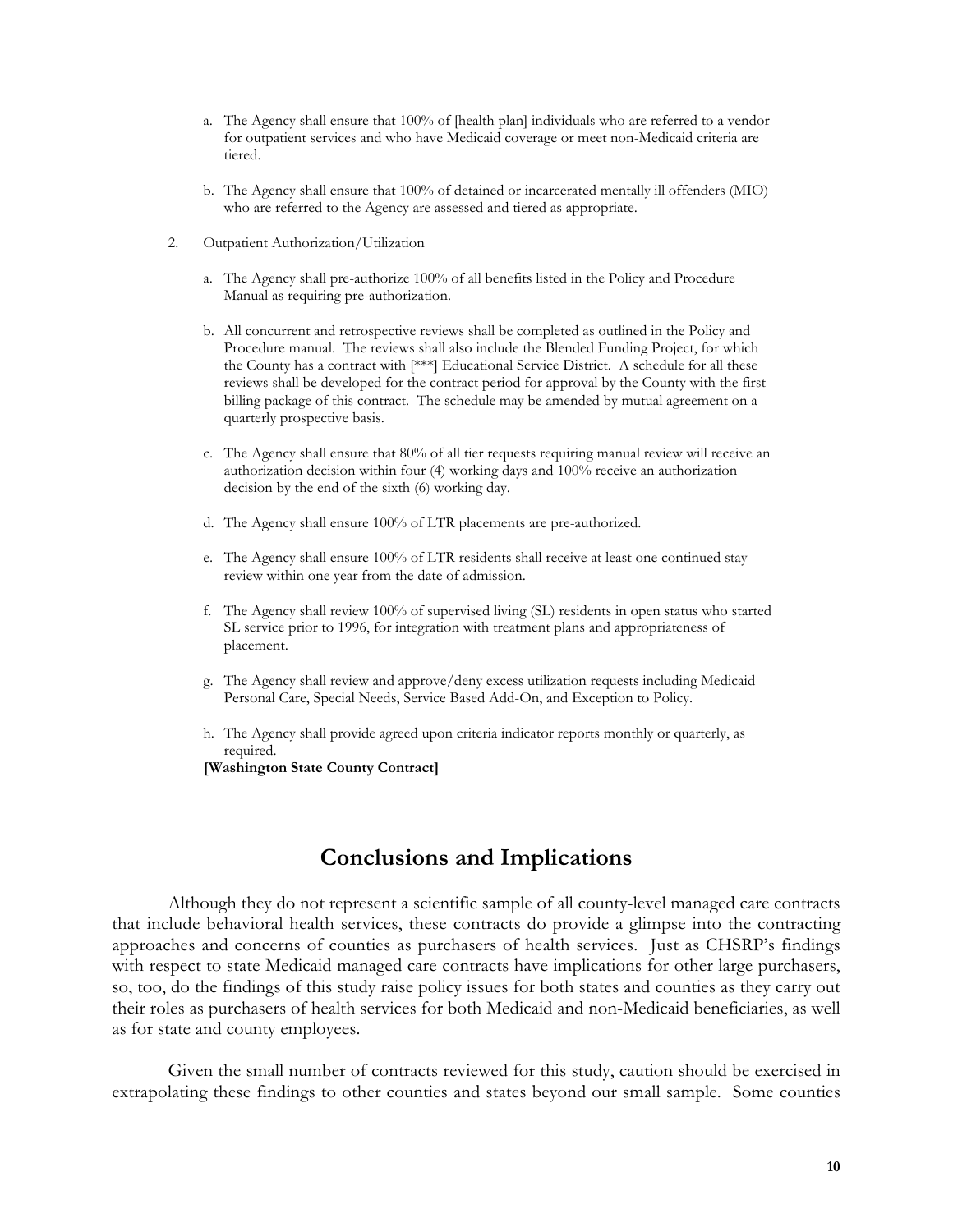(for example in Ohio and Washington) have had county-level mental health entities contractually purchasing non-Medicaid services for quite some time, though they have used a program grant methodology rather than using risk-based managed care models. While county-based purchasing of Medicaid managed care services is still in a nascent stage,<sup>4</sup> county-based purchasing of non-Medicaid, and other non-entitlement managed behavioral health services is at an even more preliminary level of development. It may be premature to draw conclusive qualitative judgments about this level of contracting.

There are, however, several salient issues in county-based purchasing of health services that merit ongoing study and monitoring:

- $\triangleright$  Counties' ability and willingness to assume financial risk as purchasers of non-Medicaid behavioral and other health services are constrained by the size and stability of their budgets and the levels and sources of their revenues (which are much more limited than that of states). Another important factor in counties' willingness to assume financial risk is the existence of sufficient numbers of enrolled beneficiary populations to create viable risk pools. The extent to which a county's projected expenditures are exceeded by actual expenditures may present potential difficulties for the county to tap into other revenue streams to make up for end-of-year shortfalls in these contractual health-related expenditures. This implies development of county-level expertise in devising realistic capitation and case payment rates, and/or discounted fee-for-service reimbursement systems.
- $\triangleright$  Counties will need to ensure that they have sufficient administrative infrastructures in place in order to effectively develop and implement these contracting processes, from drafting RFPs to awarding contracts to monitoring compliance with their terms. Decisions will need to be made about whether the county itself will institute quality assurance procedures, or whether they will be contracted out to private sector firms that specialize in benefits management, enrollee encounter and outcomes data, utilization review, provider profiling, etc.
- $\triangleright$  Counties may need to consider whether the number of beneficiaries for whom they are purchasing services constitutes a sizeable enough market share to enable them to be on equal negotiating footing with MCOs. In particular, MCOs will want to know that the enrollment base comprises enough individuals that risk can be adequately spread among them.
- $\triangleright$  Unlike Medicaid contracting, where a defined minimum level of benefits is required by state and federal Medicaid laws, there is a potential for wide variation in the scope of, and access to, health services when non-entitlement contracts are negotiated on a county-by-county basis. The findings from this study have demonstrated this, even with a small sample of contracts. This is particularly

֦

<sup>4</sup> See, for example: "County Purchasing Options for Prepaid Publicly Funded Health Programs in Minnesota: Findings of the Metro Counties Health Care Purchasing Steering Committee Efforts." Hennepin County Health & Human Services Policy Center. May 1998. Available at

http://www.co.hennepin.mn.us/hhspc/MedicaidPolicy/CountyPurchasing/MetroReport/metroreportexecsum.htm Accessed October 7, 1999.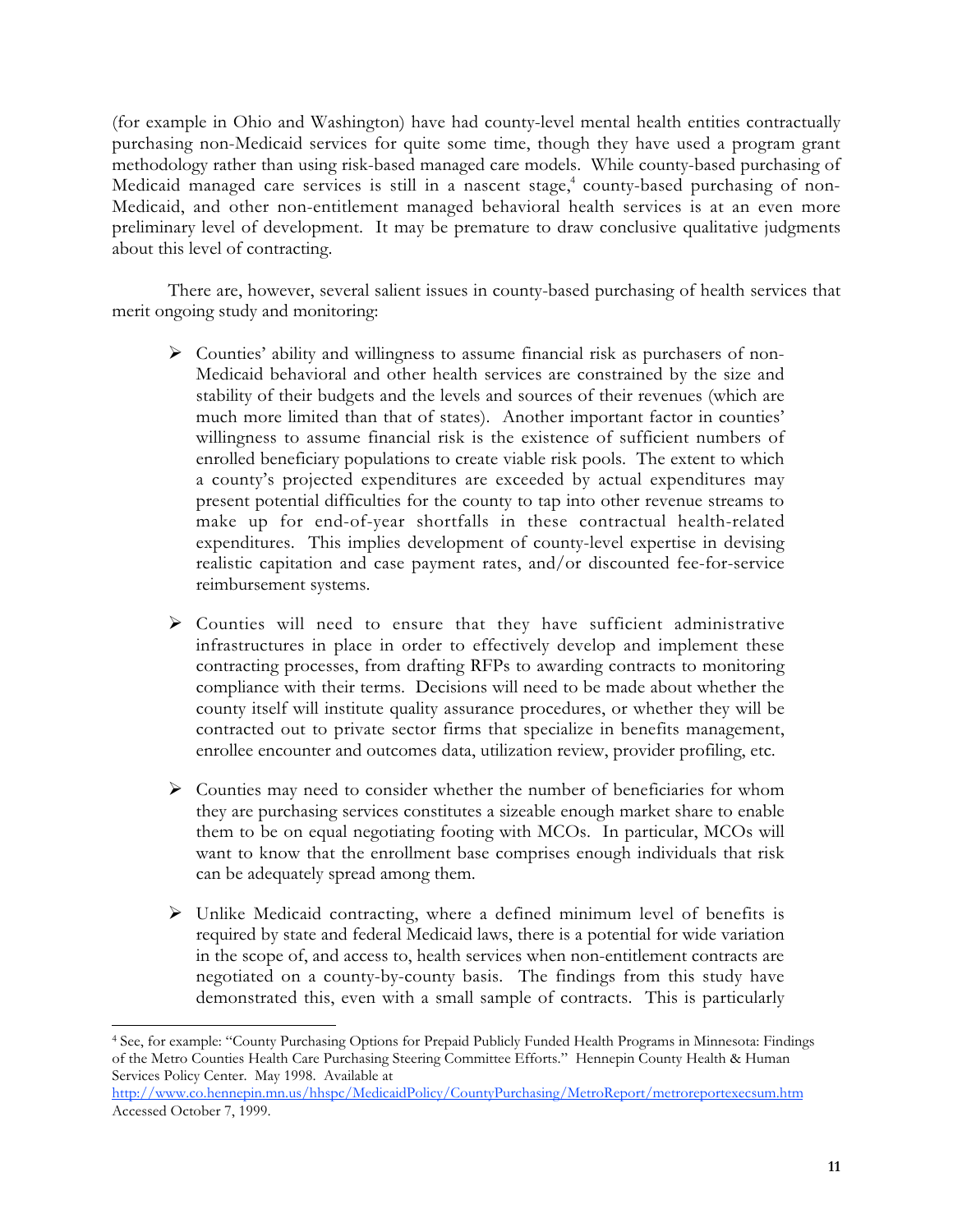important for metropolitan areas which encompass multiple counties and where enrollees may often change their residences between counties. States may need to consider establishing contractual "floors" that mandate minimum levels of statewide service provisions for eligible populations, regardless of their county of residence.

- $\triangleright$  In previous research conducted by CHSRP that included a county engaging in county-based purchasing of Medicaid services, some officials of large MCOs expressed frustration over having to separately negotiate multiple contracts with multiple counties.5 This was a particular concern for MCOs with statewide, and often multi-state, operations (which is increasingly the case due to the proliferation of MCO mergers and acquisitions). While the MCO officials in that study acknowledged the importance of recognizing differential needs between counties, they suggested that negotiating with "consortia" of counties with similar needs would contribute to administrative efficiency and better uniformity and standards of service provisions in the contracts.
- $\triangleright$  In counties which simultaneously act as purchasers, insurers, and providers of health services, for example a county which both purchases Medicaid services from MCOs and runs its own county-sponsored MCO (which often enrolls Medicaid-eligibles and state and county employees), potential conflicts of interest will need to be addressed by building the appropriate "firewalls" between these governmental functions.

The future of the devolution of powers from the federal- to the state-, and now the countylevels entails significant challenges for counties which assume the potential risks, and enjoy the possible benefits, that contracting for behavioral health services can present. Given the importance of delivering accessible, high quality, and cost-effective behavioral health services to individuals in need of them, SAMHSA is in a unique position to provide the ongoing monitoring of the changes that may occur as a result of these shifts in points of accountability.

 $\overline{a}$ 

<sup>5</sup> Mauery, D. *et al*. "An Evaluation of Emerging Relationships Through Memoranda of Understanding Between Managed Care Organizations and Public Health Agencies: Implications for Population-Based Communicable Disease Prevention and Control Programs and Public Health Policy." June 1998. Center for Health Policy Research. The George Washington University Medical Center.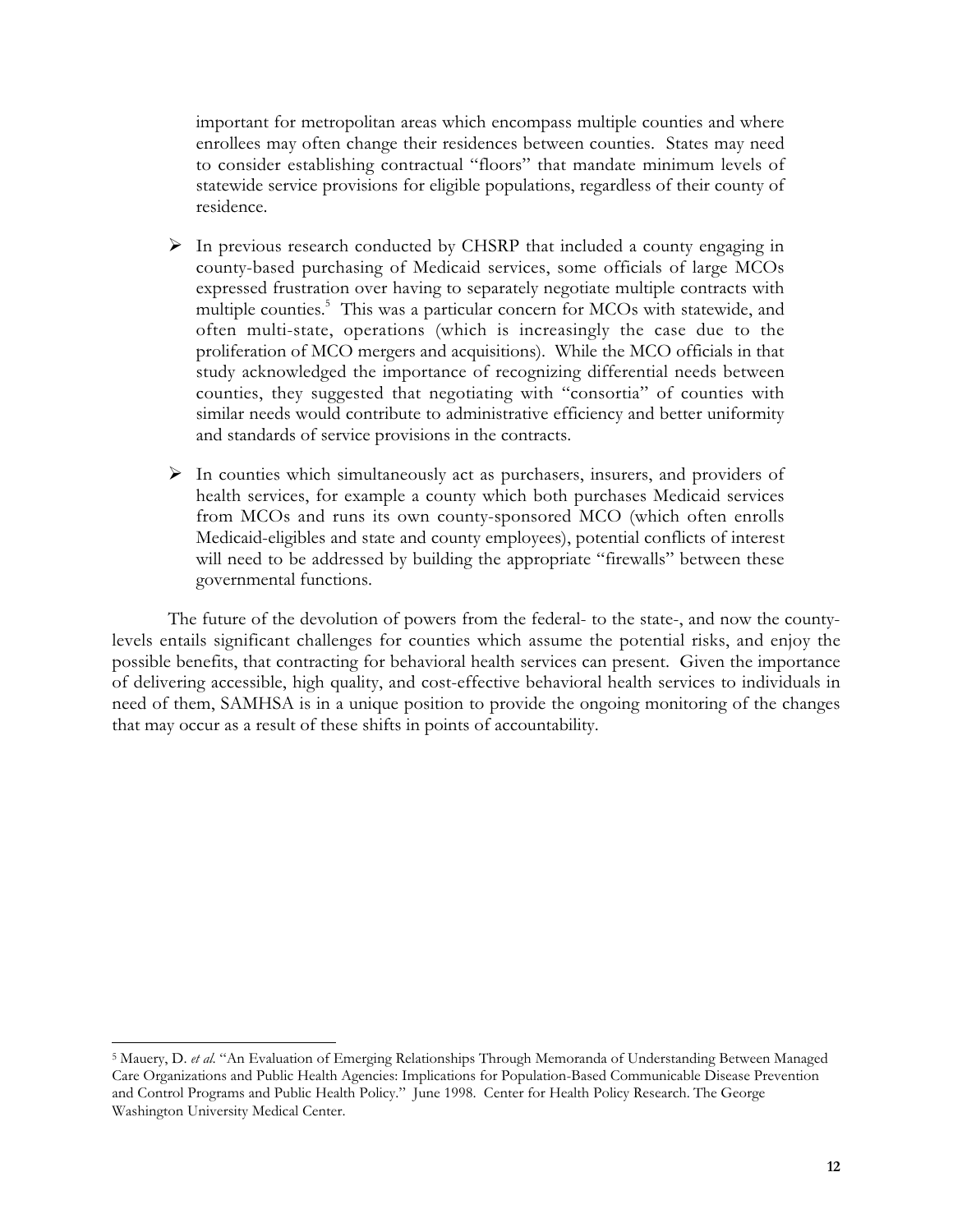## **Appendix: Contractual Language Excerpts by Study Domain**

## **A. Benefits and Service Duties**

#### **III. SERVICE REQUIREMENTS…**

- C. Outpatient Authorization
	- 1. The Agency shall use the county Medical Necessity Criteria policy to determine the appropriate level and type of care for eligibility to service. Tier benefit services shall be targeted for pre-authorization and reviewed when identified by flags placed on tier requests for quality, utilization and/or specific tier designations jointly agreed to by the County and the Agency.
	- 2. The Agency shall ensure that:
		- Clinical Care Coordinations are qualified mental health professionals with graduate degrees, specialist designation, and experiences as per WAC 275-57.
		- Authorization services provided by the Clinical Care Coordinators addresses appropriate services needs and intensity, service outcomes and alternative(s) for clients.
		- Provider requests for authorization are made as a result of face-to-face assessments.
		- Direct client services are provided by appropriate, qualified, vendor staff per WAC 275-57, and shall include consultation with Mental Health Specialists (children, minority, disability, and geriatric).

#### D. Residential Authorization

The Agency shall ensure that County approved electronic systems for residential authorization are maintained. At a minimum, the systems shall include the following characteristics and components:

- **Screening**
- **Authorization**
- Concurrent review
- Waitlist management
- Continued stay review
- E. Inpatient Authorization
	- 1. The Agency shall collaborate with the County in order to develop integrated management of outpatient and inpatient services.
	- 2. The Agency shall provide 24 hour authorization and facilitation of discharge planning services for voluntary inpatient psychiatric treatment for children up to age 21, and for adults (age 21 and older) as per the terms of Exhibit VII to this contract…. **Washington State County Contract**, Exhibit VI, page 3.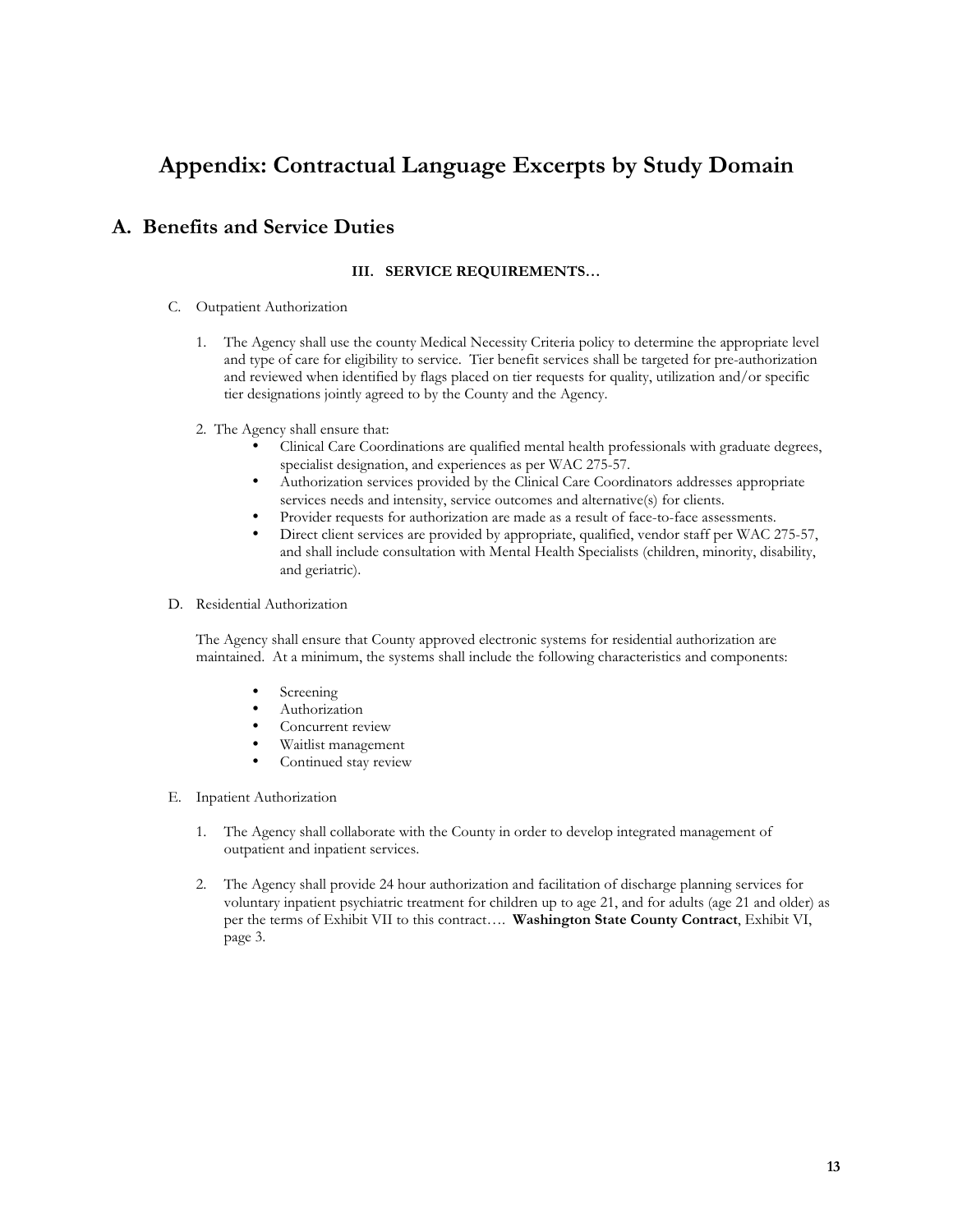The following are carve-out contract minimum program requirements….

#### **I. Adult Crisis Services**

The Agency shall provide responsive and accessible crisis intervention and resolution for [\*\*\*] County residents who are not enrolled in the Prepaid Health Plan and who meet the crisis services eligibility criteria as defined in the Standardized Initial Crisis Screening Protocol (SICSP)….

B. Crisis Services

The following crisis services will be available Monday – Friday, 9:00 a.m. – 6:00 p.m. excluding holidays negotiated with the Agency:

- 1. "Live-body" telephone access via a dedicated line;
- 2. Immediate access to a mental health professional for telephone requests for crisis services;
- 3. Crisis intervention and stabilization services provided by professional staff trained in crisis management;
- 4. Psychiatric evaluation and medication management services when clinically indicated;
- 5. Outreach crisis stabilization services;
- 6. Scheduled NDAs;
- 7. Chemical dependency consultation;
- 8. Consultation with an appropriate clinical specialist when such services are necessary to ensure culturally appropriate crisis response;
- 9. Response to persons placed in a hospital diversion bed by the CDMHPs. Response will be no later than next working day. The response will include discharge planning. The vendor will be responsible to provide the follow-up in the event a subcontractor is unable to make a timely follow-up;
- 10. Case referral capacity—the Crisis Clinic can make a same day appointment when all NDA slots are filled;
- 11. Linkage to long term (mental health or other) care as a appropriate; and
- 12. In addition to the above services, one or more NDAs will be provided at one service site on Saturdays. Staff will be available at this service site between 9:00 a.m. and 3:00 p.m.…. **Washington State County Contract**, Exhibit VIII, pages A1-A2.

#### **II. Children's Crisis Respite Foster Care Beds**

The Agency shall contract with a vendor for:

- A. The ability to provide crisis respite care with 24-hour access for a minimum of three mentally ill children and youth six to 18 years old referred by the Children's Crisis Response Team. The CCRT is the single access point for referral into the beds.
- B. Services to children who are experiencing acute mental health crisis and need care to preserve their placement, provide for alternative placement, or as part of a plan to be used as support to a family in the care of their disturbed child.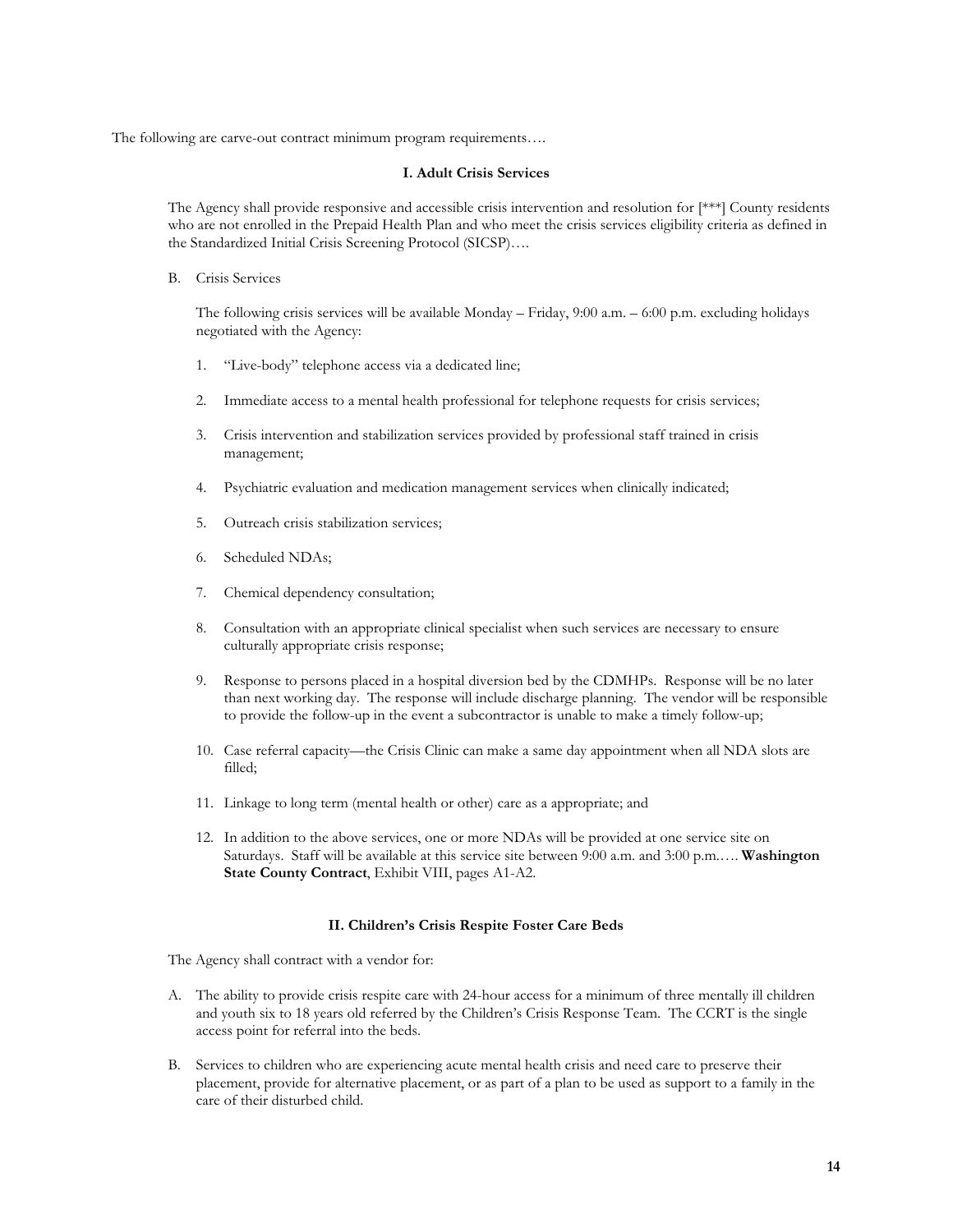C. Case management services and coordination of services with the referring agency…. **Washington State County Contract**, Exhibit VIII, page A-3.

#### **III. Children's Crisis Response Team (Children's Regional Crisis Team)**

A. The Agency shall ensure that any [\*\*\*] County child between 3 through 20 years of age who meet the crisis eligibility criteria as defined in the Standardized Initial Crisis Screening Protocol, Section VII, Attachment D, Policy & Procedural Manual, may call for screening, eligibility determination, assistance and referral for further service through a single 24-hour county-wide telephone number provided through the Crisis Clinic…. **Washington State County Contract**, Exhibit VIII, page A-4

#### **IV. Children's Crisis Services**

The Agency shall provide responsive and accessible crisis intervention and resolution for [\*\*\*] County residents who are not enrolled in the Prepaid Health Plan….

B. Crisis Services

The following crisis services will be available Monday – Friday, 12:00 – 8:00 p.m. excluding holidays negotiated with the Agency:

- 1. "Live-body" telephone access via a dedicated line;
- 2. Immediate access to a mental health professional for telephone requests for crisis services;
- 3. Crisis intervention and stabilization services provided by professional staff trained in crisis management;
- 4. Psychiatric evaluation and medication management services when clinically indicated;
- 5. Outreach crisis stabilization services;
- 6. Scheduled Next Day Appointments, according to the Next Day Appointment Minimum Requirements, Section VII, Attachment C, Policy & Procedure Manual;
- 7. Chemical dependency consultation;
- 8. Consultation with an appropriate clinical specialist when such services are necessary to ensure culturally appropriate crisis response;
- 9. Response to persons placed in a hospital diversion bed by the CDMHPs. Response will be no later than next working day. The response will include discharge planning. The vendor will be responsible to provide the follow-up in the event a subcontractor is unable to make a timely follow-up;
- 10. Case referral capacity—the Crisis Clinic can make a same day appointment when all NDA slots are filled;
- 11. Linkage to long-term (mental health or other) care as an appropriate. **Washington State County Contract**, Exhibit VIII, page A8-A10.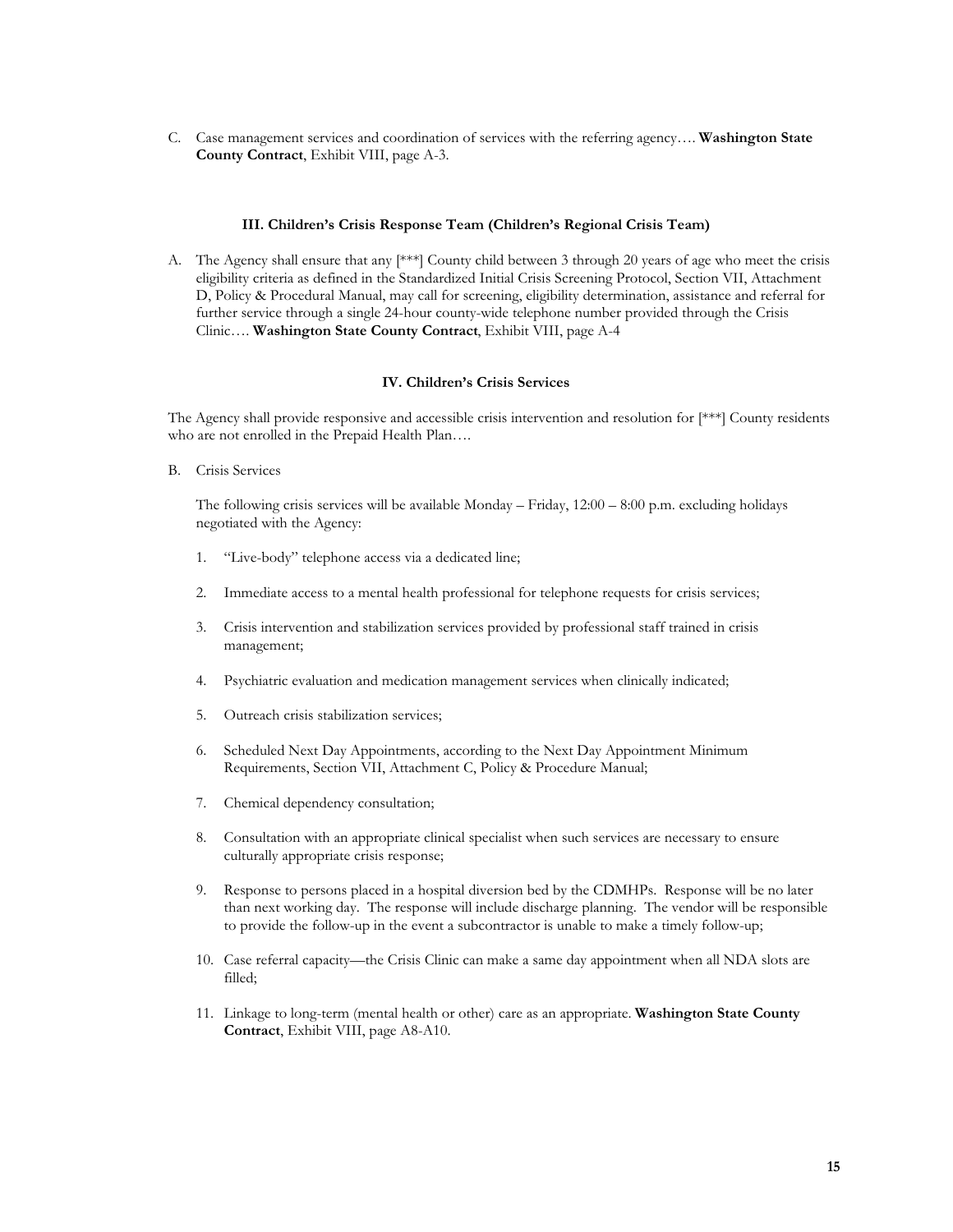#### **V. Children's Intensive Crisis Diversion Beds**

- A. To prevent the hospitalization of children and youth in crisis by providing emergency respite, stabilization, and appropriate evaluation of service needs, the Agency shall ensure this service accepts children on a no decline, emergency basis and shall be available for intake 24 hours a day seven days a week. When there is an opening, there shall be availability for intake through the Children's Crisis Response Team (CCRT) or through the authorization authority for voluntary inpatient services.
- B. Eligible children to be served are those:
	- who have severe emotional and behavioral problems,
	- who do not require involuntary commitment, and<br>• who do not fit into the invenile instice system
	- who do  $\frac{\text{not}}{\text{at}}$  fit into the juvenile justice system,<br>• who are un to the age of 18.
	- who are up to the age of 18,
	- who might otherwise be voluntarily hospitalized…. **Washington State County Contract**, Exhibit VIII, page A10-A11.

#### **VII. Emergency Telephone Services**

A. The Agency will contract with vendor to provide crisis telephone services 24 hours a day, seven days a week, including telephone screening, initial assessment for triage, and referral services, to any person experiencing a psychiatric crisis and/or emergency, or any person, agency or mental health professional acting on behalf of that person, for the purpose of arranging voluntary or involuntary emergency mental health services…. **Washington State County Contract**, Exhibit VIII, page A-12.

#### **VIII. Evaluation and Treatment Facility Services**

A. The Agency shall provide through service vendor contract(s): no more than 60 residential evaluation and treatment beds; a minimum of seven (7) seclusion and restraint rooms; a program of services for involuntarily detained and/or committed mentally ill adults; specialized assessment and discharge planning for those involuntarily detained and/or committed mentally ill adults who abuse chemicals (MICA); and a program specifically for the evaluation and treatment of persons 55 and older.

Eligible persons for this service shall include adults 18 and older who have been involuntarily detained by a CDMHP for a 72-hour evaluation and treatment period or committed by the [\*\*\*] County Superior Court for a 14-day period of evaluation and treatment under 71.05 RCW. Also admitted will be adults referred by the CDMHPs through the revocation process provided in WAC 275-55. These persons shall be admitted in conformance with the admission criteria approved by the County and the [\*\*\*] County Patient Placement Committee.

Persons with primary substance abuse diagnosis shall be discharged within five days of admission, unless such discharge place the person at risk for becoming dangerous to self or others as a result of mental disorder…. **Washington State County Contract**, Exhibit VIII, page A-15.

#### **IX. Geriatric Crisis Services**

- A. The Agency shall ensure that Countywide, specialized, out-of facility crisis services will be available for older adults who are not currently authorized for a Prepaid Health Plan (PHP) tier benefit….
- F. The services provided will include:
	- crisis intervention
	- comprehensive mental, medical, social, and functional assessments,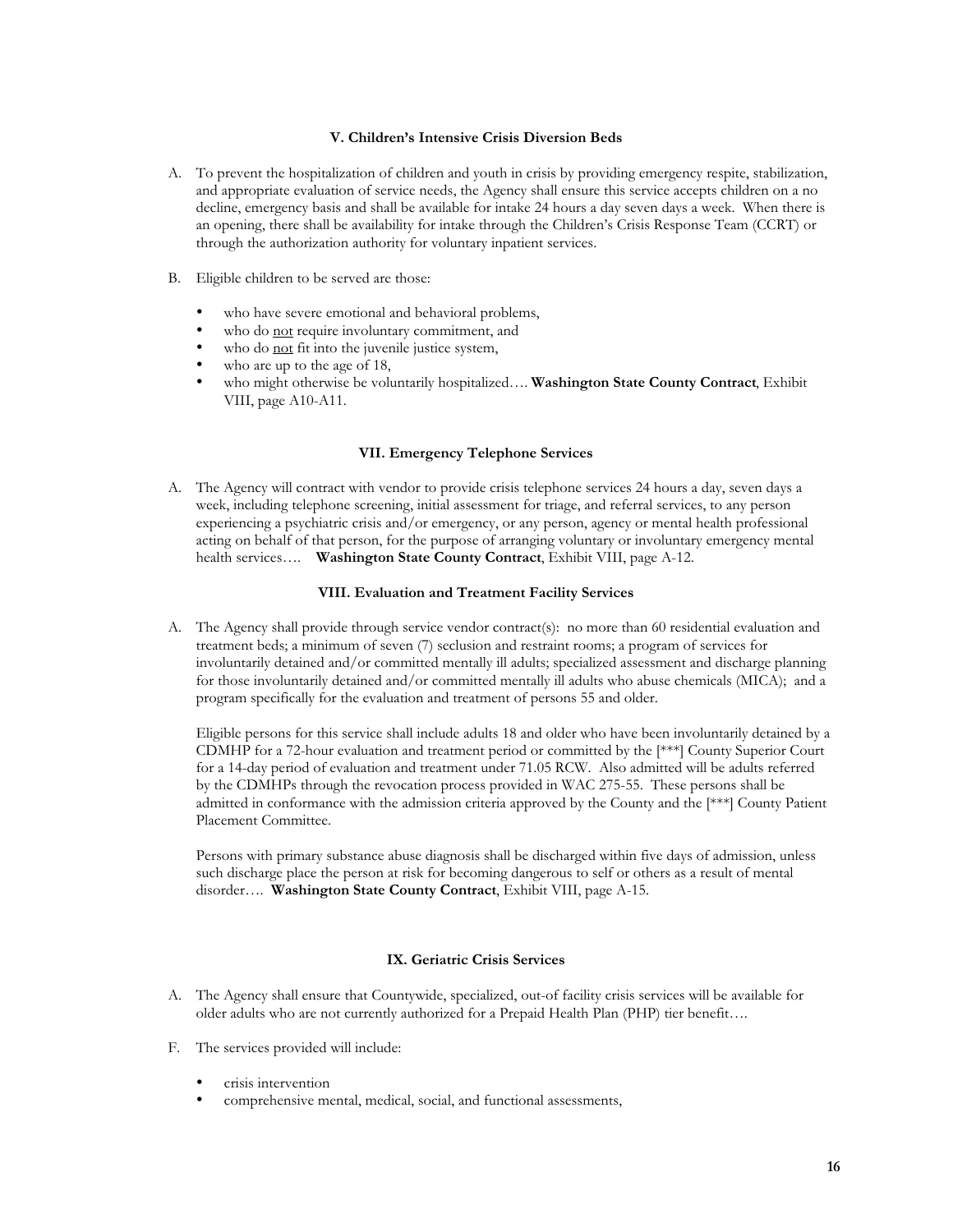- prompt referral and linkage to mental health, aging, and health care providers,
- consultation, care planning and education for families or other care providers, mental health providers, aging services providers, and health care providers,
- telephone consultation for the Crisis Clinic and the CDMHPs. **Washington State County Contract**, Exhibit VIII, pages A17-A18.

#### **X. Adult Hospital Diversion Beds**

A. The Agency shall provide a hospital diversion bed service through vendor service contract(s), for persons facing immediate involuntary hospitalization shall have access to an alternative supervised bed in a less restrictive setting. Eligible persons for this service must be aged 18 or older who meet all of the following criteria: are in crisis; a mental disorder cannot be ruled out; are at immediate risk for voluntary or involuntary psychiatric hospitalization; are able to self-ambulate; and, are willing to receive this service. One hospital diversion bed will be reserved exclusively for access by the CDMHPs. The remaining beds will be accessible either by the CDMHPs or the authorization authority for voluntary inpatient services. **Washington State County Contract**, Exhibit VIII, page A-18.

#### **XI. Interpretation/Translation Services**

- A. The Agency shall contract with a vendor to provide 24 hour a day, seven days a week county-wide interpretation translation services to ensure access to mental health crisis, brief intervention, and/or residential services to any child or adult who requires crisis services, brief intervention services from a certified mental health vendor who do not normally have staff who are fluent in the required language(s), or residential services….
- D. The following services, at a minimum, will be available:
	- 1. for crisis and brief intervention services: interpretation/translation for initial assessment and development of the initial intervention plan. Services are to be provided in the setting most appropriate to the need of the client. If an interpreter provides services to a child or adult who is then involuntarily hospitalized by the CDMHPs, the interpreter must be available to testify at the commitment hearing if the information he/she interprets is necessary to establish the grounds for initial detention. For sign language interpreters, testimony will be limited to that defined by RCW 2.42.160.
	- 2. for supervised living and intensive residential services: initial interpretation/translation to assist the treatment staff and the staff of the residential facility in developing a culturally appropriate treatment plan; and interpretation/translation at residential community meetings. **Washington State County Contract**, Exhibit VIII, pages A 19-20.

#### **XII. Parent Advocacy Program**

A. The Agency shall ensure that the parents of children in the mental hospital system or other child-serving system will have available support services and information to help find appropriate services for their children and sources of support for themselves. **Washington State County Contract**, Exhibit VIII, page A-20.

#### **XIII. Residential Services**

A. Persons authorized for a Prepaid Health Plan (PHP) tier benefit will live in the community as normally as possible, with minimal dependence on public safety and acute care resources. Residential services shall be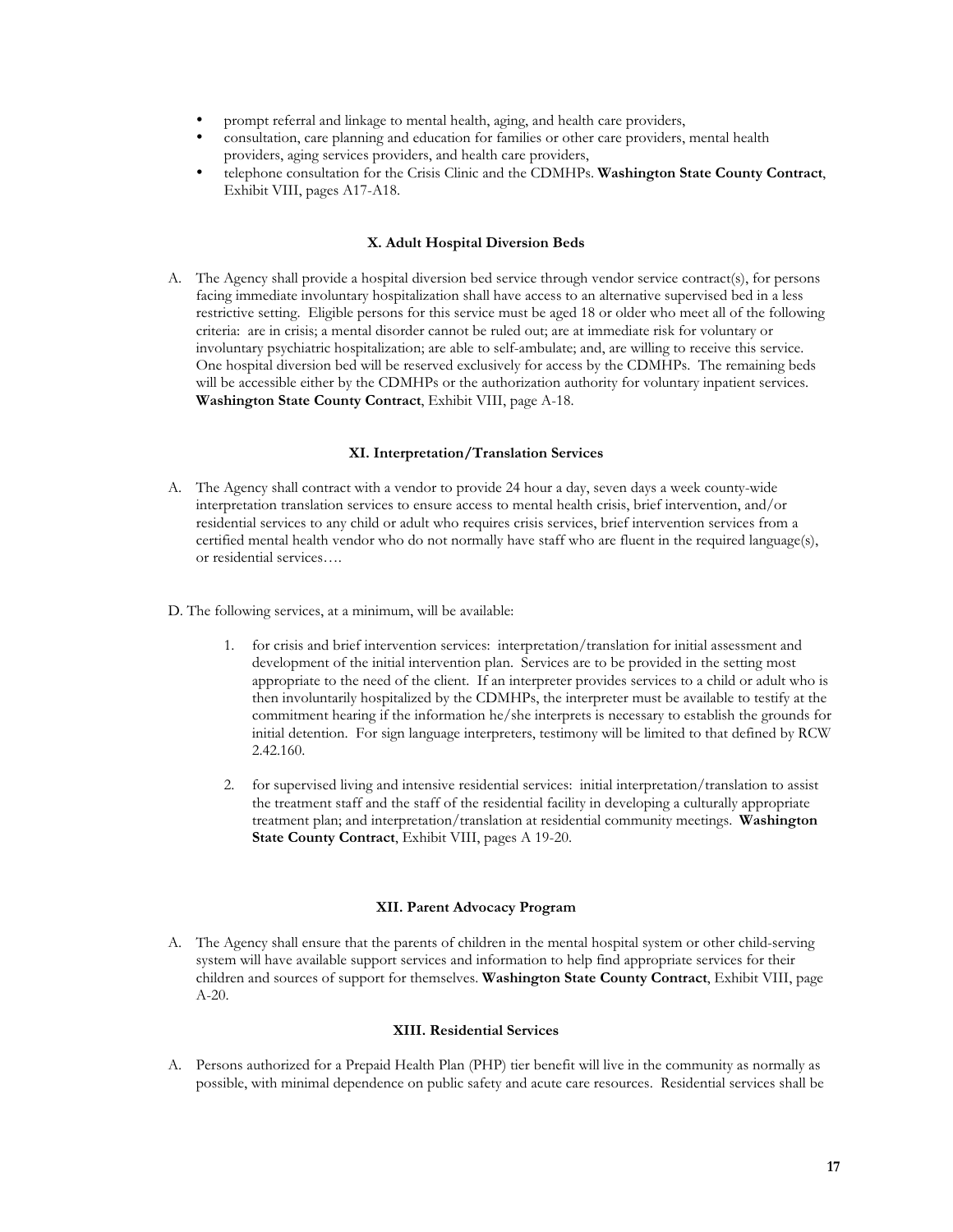#### provided to persons while authorized for a PHP tier benefit and who are placed by a designated vendor placement liaison. **Washington State County Contract**, Exhibit VIII, pages A-21.

The [\*\*\*] County Department of Human Services (Department) and [MCO] agree to provide a cooperative administrative structure through which the behavioral treatment needs of children and their families eligible for and receiving welfare services can be met…. **Colorado County M.O.U.**, page 1.

- The [MCO] will assume all risk for clinically necessary mental health treatment services as described in the current Medicaid contract between the [MCO] and the State. The [MCO] will pay for all treatment authorized. A provider network is being built which will include the Child Placement Agencies (CPA)…. **Colorado County M.O.U.**, page 1.
- The [MCO] will develop a mental health treatment plan for each child with the CPA and other appropriate parties involved. Once developed, the Department will review and approve the plan. The Department has review and approval authority and responsibility on all cases placed in its care for placement and supervision. The [MCO] has final authority for treatment payment authorization decisions and determination of clinical necessity for payment purposes. **Colorado County M.O.U.,** page 2.
	- A CPA that has integrated therapeutic services into their foster acre program may be selected to enter into an agreement negotiated with the [MCO] to directly provide treatment services for the target population. The CPA shall accept as full reimbursement a negotiated case rate. This option is called Option A.
- The [MCO] will not purchase treatment services from its network providers for those children placed in CPA's which are not selected for Option A. This will be called Option B. **Colorado County M.O.U.**, page 2.
- The [MCO] will perform utilization management (UM) on all mental health treatment services provided under this MOU to include services directly delivered by CPA employed therapists and by network therapists. Utilization management will incorporate a level system and a standard assessment performed jointly by the [MCO] and the Department. Periodic reassessments will be completed to adjust levels and care plans. UM function will include documentation of services for utilization reporting and for quality management; concurrent review of services based on effectiveness and appropriateness to the family services plan and standard treatment guidelines. **Colorado County M.O.U.**, page 3.

#### *Involvement in Community Mental Health…*

2.) Counseling and other therapeutic services to children in foster care and their families shall be provided under the direction of the [M.O.U. Partner]…. **Colorado County**, Appendix A, page 13.

#### **Involvement in Community Mental Health…**

- 3.) The [M.O.U. Partner] shall authorize, fund, monitor and, when appropriate, directly provide counseling, psychological and other therapeutic services to foster children and their families. The [M.O.U. Partner] may subcontract with the CPA's or other providers for such services…. **Colorado County**, Appendix A, page 13.
- 3.2.4. Mental health and substance abuse services must be available for both parents and children but may be provided either directly by the Provider or network or through referral. How these services will be provided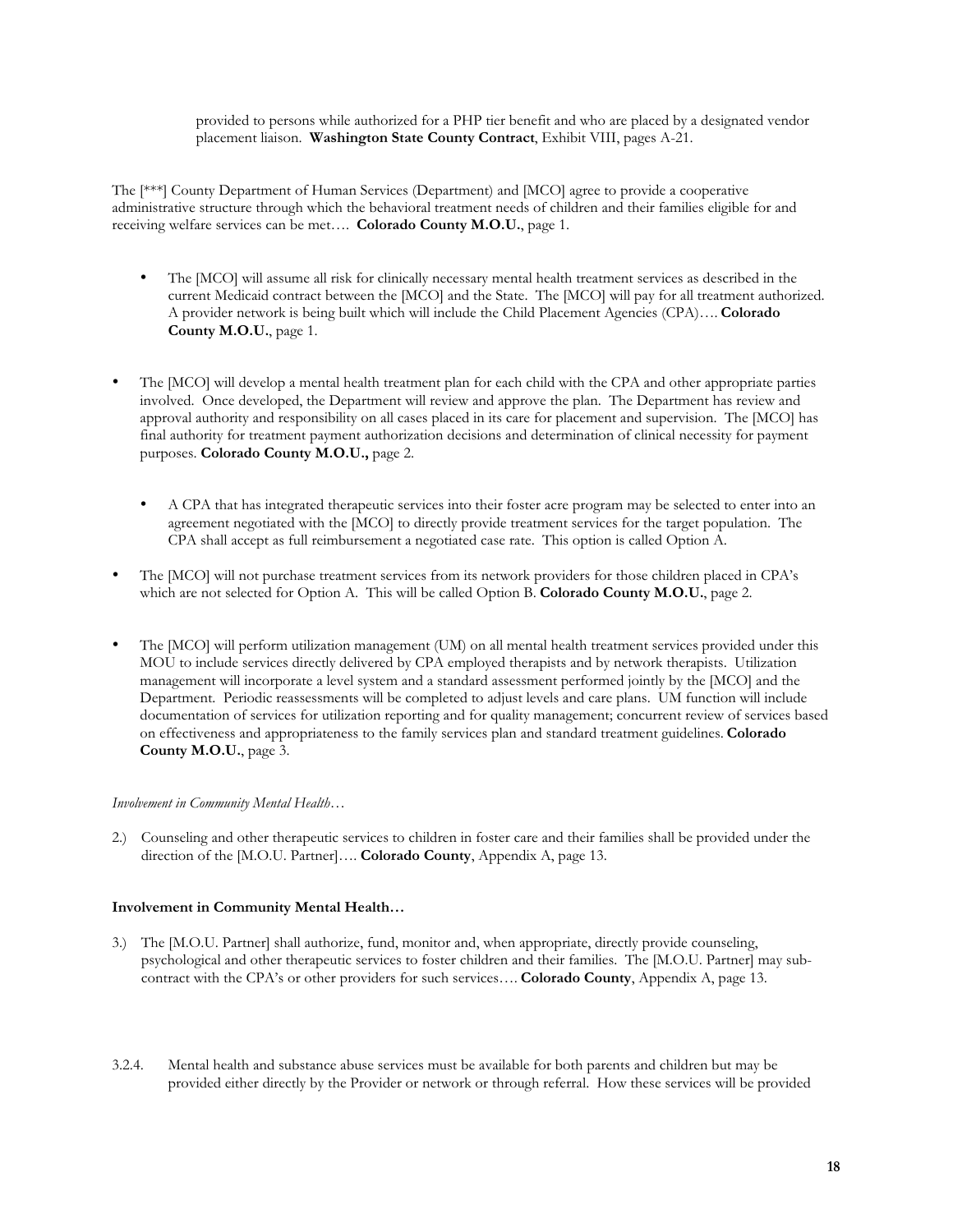and funded must be made clear in the proposal and written agreements with all organizations and professionals who will provide the services included.

#### TABLE 1 REQUIRED SERVICES

(All services apply to the entire family unless otherwise noted.)

- Intake of referred cases.
- Assessment of all the needs and strengths of the family and child including continuous assessment of risk.
- Case management in accordance with the O.A.X. and Ohio Revised Code (O.R.C.)
- 24 hour, 7 day, in-home crisis intervention.
- Homemaker.
- Home health including visiting nurses.
- Parenting skills building and education.
- Home-based services.
- Transportation.
- Outpatient and inpatient mental health including full psychiatric and psychological testing, assessment and treatment.
- Partial hospitalization (day treatment). (Children only.)
- Treatment for children who are sexually acting out and for children who commit sexual abuse.
- Assessment and treatment for substance abuse.
- Programming for children with developmental disabilities.
- Advocacy for and assistance in accessing services including providing transportation when necessary.
- Medical services including inpatient care and treatment. (Children only.)
- Emergency aid for household items and expenses that, if paid, can prevent placement.
- Protective day care and day care for working foster parents.
- Crisis placements, emergency shelter care and respite, to stabilize a home or placement situation.
- Foster care services for children at all levels and for all types of need including therapeutic but not medically fragile.
- Residential treatment for children including secure facilities for those who may be dangerous to themselves or to others.
- Intermediate residential programs for children who cannot live in a family setting but do not require residential treatment and for "step-down" from residential placement to community, family settings.
- Services to promote and achieve reunification.
- Independent living arrangements for adolescents who will not be reunited with their families before age 18.
- Aftercare and linkage to community services for families and children, when children are reunified with their family and when a case is closed.

### **[Ohio County #1 Request for Proposals]**

## **B. Service Delivery Systems**

#### Service Delivery

- A. The Agency shall ensure geographic accessibility to tier benefits, crisis services, and carve out services with in [\*\*\*] County for those who meet criteria for service.
- B. The Agency shall ensure that a range of specialized vendors are available to meet the service need of the following fifteen special needs groups:
	- Children under six years
	- Older adolescents (18-21 years)
	- Ethnic minorities
	- Sexual minorities
	- Deaf and hard of hearing persons
	- Mentally ill chemical abusing adults and adolescents
	- Medically compromised homebound
	- Homeless mentally ill persons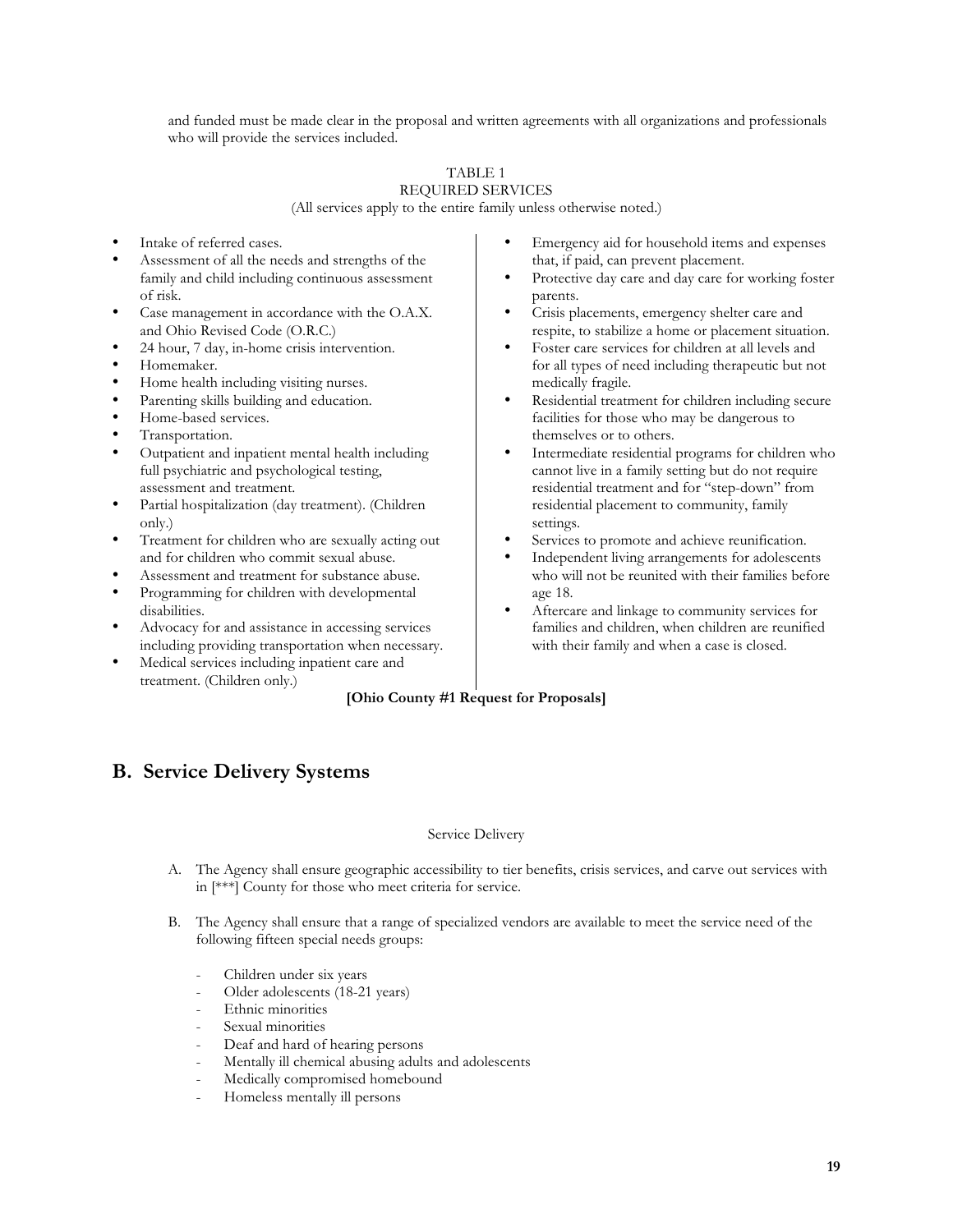- Persons with a developmental disability and mental illness
- Persons with a mental illness and AIDS
- High utilizers of inpatient services
- High utilizers of jail services
- Borderline personality disordered persons
- Victims of Torture
- Persons with Post Traumatic Stress Disorder
- C. The Agency shall ensure that outpatient crisis response services are provided to any person in crisis who meets the crisis eligibility criteria.
- D. The Agency shall ensure that outpatient community-based services are provided for clients who meet the medical necessity criteria.
- E. The Agency shall make reasonable attempts to assign PHP eligible persons to an available and clinically appropriate service location that is convenient to the client and provides culturally competent services.
- F. The Agency shall participate in service system evaluation efforts conducted by the [County Mental Health Department] and/or the State Department of Social and Health Services (DSHS)…. **Washington State County Contract**, Exhibit VI, pages 1-2.

#### **Program Requirements…**

#### **C. Service Delivery…**

- 2. The Agency shall participate with the [County Mental Health Department] in refining the methods for authorization of acute psychiatric care and continue to develop strategies for accessing alternatives to such care. This planning must include good faith efforts to include consumers, families of consumers, allied system partners, as well as key stakeholders (in accordance with WAC 275-57)….
- 7. For voluntary acute care which meets the following criteria, the Agency shall review and determine the need for continued inpatient care:
	- a. The stay exceeds, or is expected to exceed, the number of days established at the 75th percentile, as published in the most recent edition of *Length of Stay in PAS Hospitals Diagnosis, United States Western Region* and adopted by the department as the official guideline;
	- b. Extended care is appropriate and necessary based on medical necessity guideline; and
	- c. The care is provided by hospital (listed in Attachment A-1) paid on a ratio of costs to charges basis, or by Western State Hospital and Children's Long-term Inpatient (CLIP).
- 8. The Agency shall approve clear instructions to hospitals concerning Agency procedures for approving length of stay extensions at the time of admission or post admission certification.
- 9. The Agency shall approve or reject continued stay in acute care settings for [\*\*\*] County residents whose involuntary treatment under RCWs 71.34 or 71.05 in acute care settings exceeds 20 days. The Agency shall collaborate with [County Mental Health Department] and courts to develop policies, procedures, and a process to perform this requirement. For a minor on a 180-day court order, continued stay in the acute care setting cannot be denied until a placement is available in a long-term inpatient setting or another appropriate discharge is effected.
- 10. The Agency shall have a children's mental health specialist review the length of stay and appropriateness of acute inpatient care to all minors who are admitted by their parents, if the minor will remain in acute care longer than 60 days. This review must be completed no later than 55 days after admission.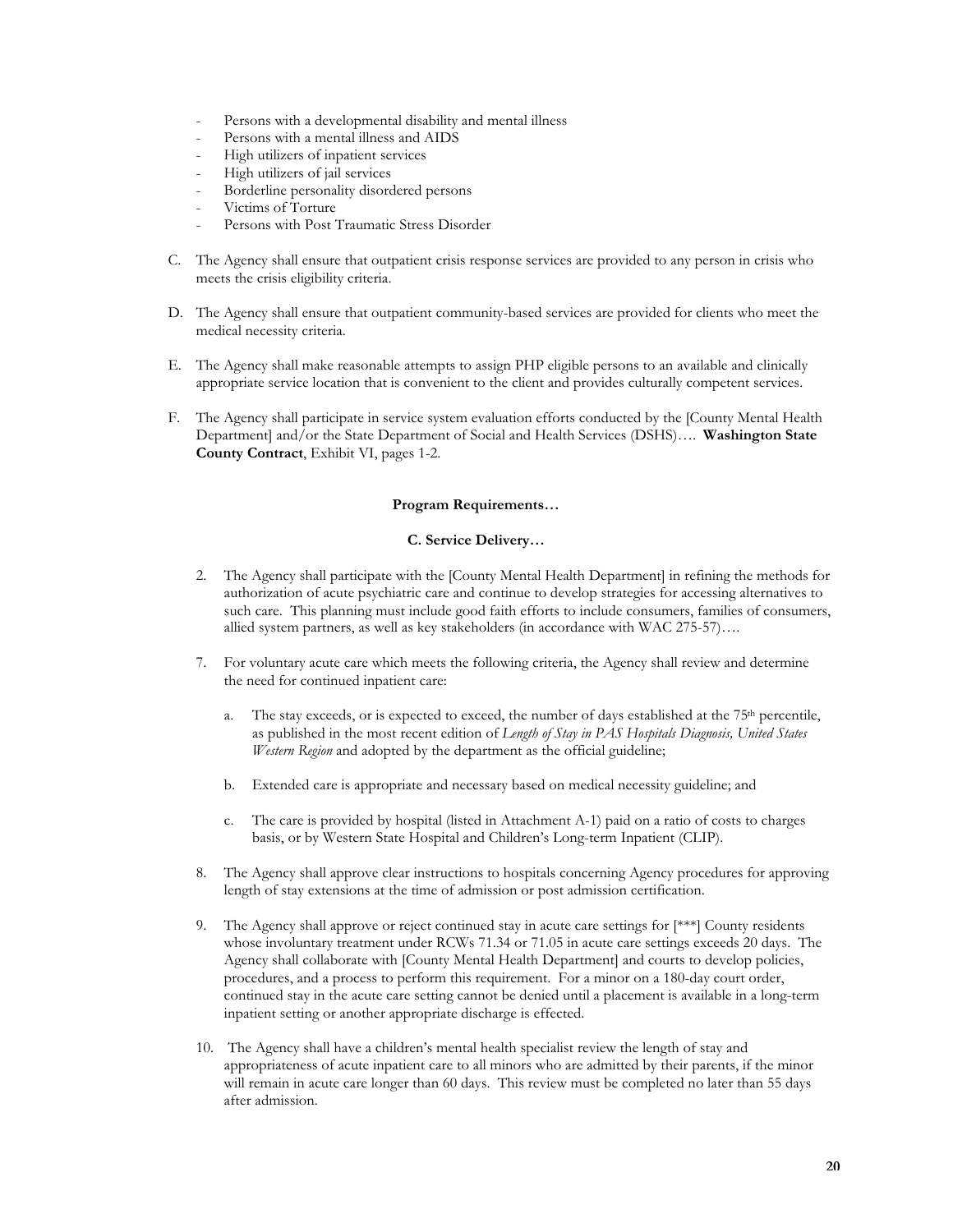If the Agency concludes that continued inpatient care is not medically necessary, the Agency will consult with the [County Mental Health Department] Following development of a joint recommendation, the Agency shall write a recommendation for discharge to the professional person in charge of the inpatient facility serving the minor…. **Washington State County Contract**, Exhibit VII, pages 3-4.

- K. Vendor Network Management…
	- 3. The Agency Shall perform the following services:
		- Design and construct appropriate service contract instruments that include all specifications of the standard requirements (boilerplate) of this contract.
		- Negotiate and implement service contracts.
		- Monitor service contracts for fulfillment of program requirements.
		- Monitor vendor compliance with State and Federal statutes, including, but not limited to the Single Audit Act requirements established in the federal Office of Management & Budget Circular A-133. Such monitoring shall consist of the timely receipt, review, and write response to the vendor to correct any audit findings of a management letter.
		- Identify and implement corrective action plans addressing vendor service deficiencies or noncompliance.
		- Collaborate with the County to develop a methodology and use of vendor profiling information.
		- Conduct contract compliance site visits during the contract period.
		- Incorporate by reference the County Policy and [MCO] Procedure Manual and the [\*\*\*] Data Dictionary in vendor contracts…. **Washington State County Contract**, Exhibit VI, page 7.
- The [MCO] will use its provider network for the provision of treatment services. Exceptions will be considered in order to maintain continuity of care and in case where specialized expertise not available in the network is required. Providers recommended by the CPA's may be offered network membership according to credentialing criteria developed pursuant to this agreement and as determined appropriate by the [MCO]. **Colorado County M.O.U.**, page 3.

#### **Involvement of Community Mental Health…**

1. [health plan name] – [MCO] shall be a partner through an MOU which defines their commitments to the CPA project and the methodology for the transfer of funds for therapy to children placed with all CPAs. They will contract individually with the CPAs around the implementation method of their provision of and/or payment for the children's therapy services…. **Colorado County**, Appendix A, page 12.

#### *Involvement of Community Mental Health…*

- 4.) A CPA that has integrated therapeutic services into their foster care program may be selected to enter into an agreement negotiated with the [M.O.U. Partner] to directly provide treatment services for the target population. The CPA shall accept as full reimbursement a negotiated case rate from the [M.O.U. Partner]. This option is called Option A.
- 5.) The [M.O.U. Partner] will purchase treatment services from its network providers for those children placed in CPA's which are not selected for Option A. This will be called Option B…. **Colorado County**, Appendix A, page 13.
- 11.) Treatment costs which have been a part of the rate for some CPAs are not included in the matrix or the \$600 administrative rate above. The Department and [\*\*\*] Mental Health have developed a memorandum of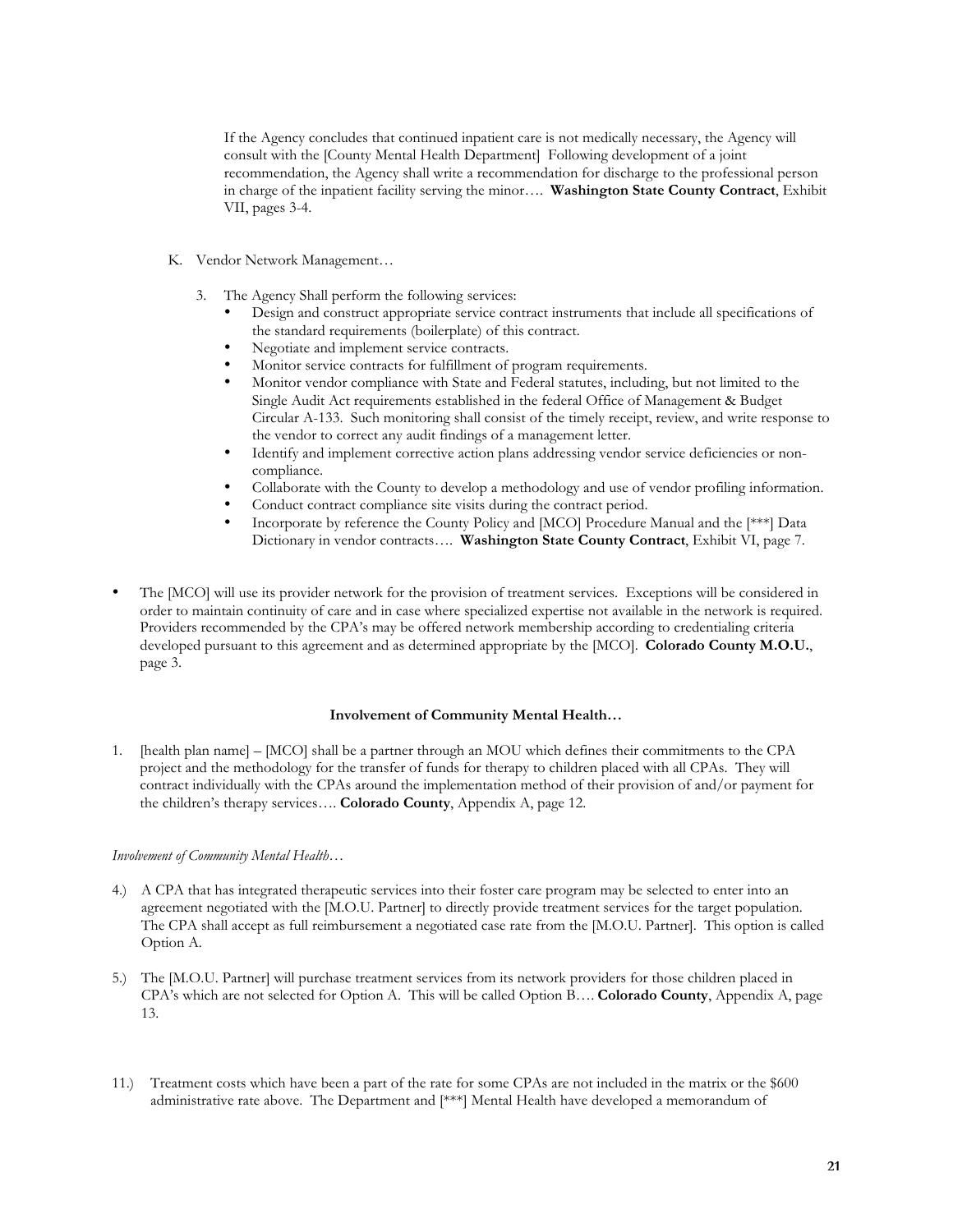understanding creating a funding structure and service provision structure to assure that all children placed out of home in CPA's participating in this contract, and their families, will receive needed behavioral health services. This Agreement provides a means for the CPA's to be included in the treatment provider network.

- 12.) Each CPA participating in this Agreement will be contracting with [MCO] in order to become a participating provider in their network. That contract will be used to address compensation method agreements and accountability concerns as well as credentials and other issues. **Colorado County**, Appendix C, page 24.
- *4.8.1* **Subcontracts for the Provision of Client Services**: [County] reserves the right to approve or disapprove any subcontracts entered into by the Provider for the purpose of completing the provisions of this contract prior to entering into subcontracts. [County] reserves the right to approve any change in Provider's subcontracts during the term of this Agreement prior to the change and in writing. If Provider suspends or restricts a subcontractor, it must notify [County] in writing of that suspension or restriction. *All restrictions, obligations, and responsibilities which apply to the Provider as the principal contractor shall also apply to the subcontractors. The Provider shall include language passing on these restriction, obligations and responsibilities in all of its subcontracts.*

Provider shall maintain a written code of standards of conduct governing the performance of its employees engaged in the award and administration of any subcontract. No employee, officer or agent of Provider or subcontractor shall participate in the selection of a contract if a conflict of interest, real or apparent, would be involved.

Provider agrees to have no subcontracts which contain any provisions which provide incentive, monetary or otherwise, for the withholding of medically necessary treatment or services to clients or services necessary for the protection of a child from abuse or neglect.

Provider agrees not to subcontract, partner or develop any paid business relationship with any agency or organization that is providing services to [County] clients under subcontract, partnership agreement or other paid business relationship, to any other agency, company or organization that has entered into an Agreement with [County] for the provision of child welfare services under a managed care system. **[Ohio County #1 "Core Contract," Attachment 10 to "Agreement for the Provision of a Continuum of Child Welfare Services Under a Managed Care System"]**

## **C. Relationships to Other Parts of the Health Care System**

#### L. COORDINATION WITH OTHER AGENCIES AND SYSTEMS

- 1. The Agency shall ensure that all certified vendors have working agreement and/or contractual relationships and/or documentation of consistent collaboration at multiple administrative levels for service provision with schools, other community-based health and human service vendors, and relevant state agencies in their service area in order to complement and maximize available resources. These agreements/ contracts/ other documents will describe at a minimum, the responsibilities of each party, how coordination occurs, the target populations involved, referral mechanisms, and links to collaborate in monitoring and quality assurance activities.
- 2. The Agency shall ensure that all certified vendors establish collaborative relationships with their area Community Service Office (CSO) to provide complete new application and re-certification application packets on behalf of all clients authorized for Tier 2, 3a, and 3b benefits. Vendors may continue to opt for voluntary protective payee status for clients served.
- 3. The Agency shall participate with the County in the development and implementation of a plan to ensure that all tiered clients who are incarcerated or detained receive care management services during their incarceration/detainment. The plan will focus on discharge planning, and that these clients receive a face-to-face outpatient service within 15 calendar days post release.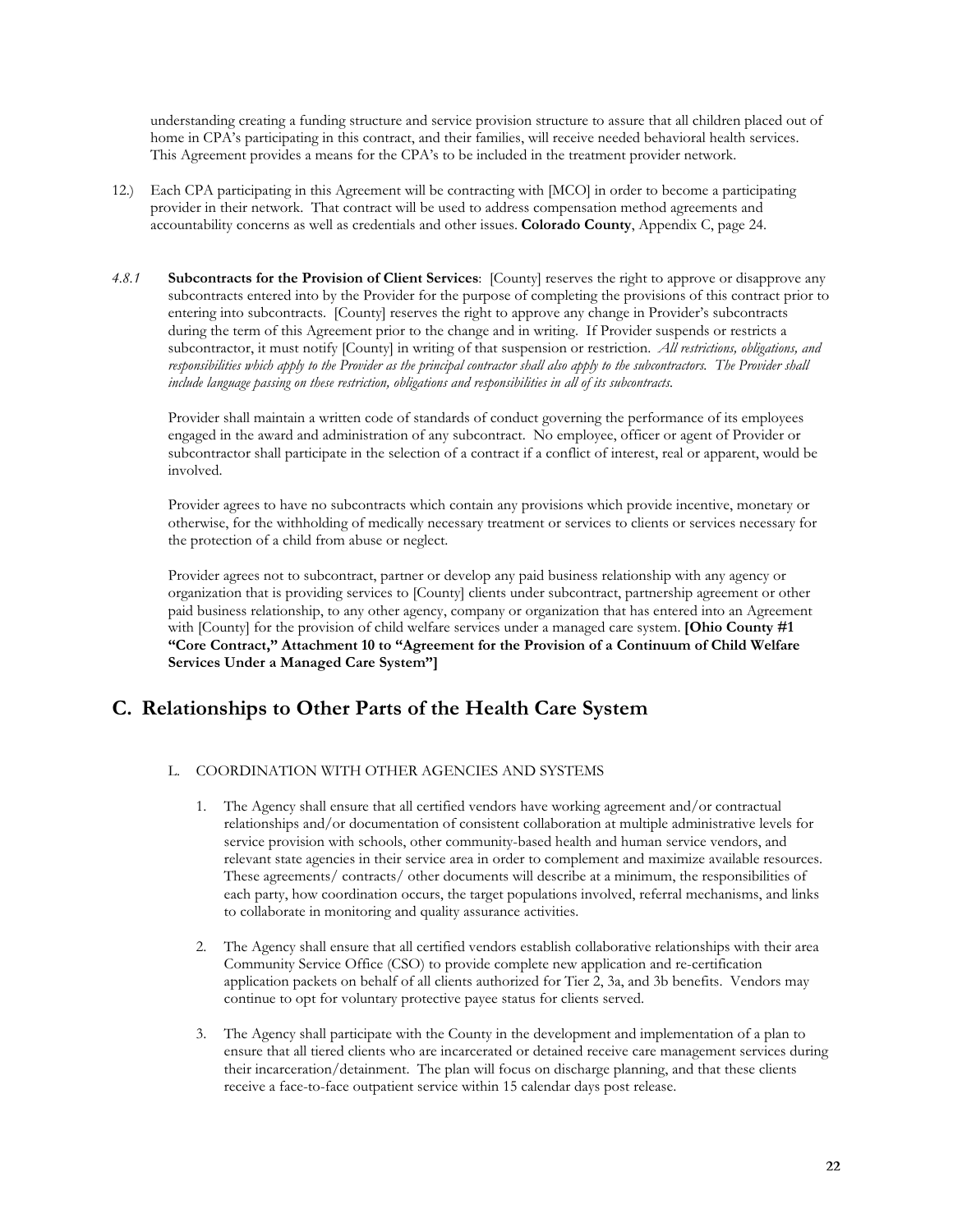- 4. The Agency shall provide all authorization and financial accounting support necessary to ensure that the Blended Funding Pilot Project is paid appropriately for the duration of the County contract with [\*\*\*] Educational Service District…. **Washington State County Contract**, Exhibit VI, page 8.
- G. Utilization Management…
	- 4. The Agency shall ensure discharge planning coordination for all [\*\*\*] County residents in designated wards at [State Hospital]. The Agency shall ensure that intensive case management community transition services are provided, when appropriate, to [\*\*\*] County residents discharged from [State Hospital].
	- 5. The Agency shall ensure treatment coordination and support to nursing homes for clients discharged from the [State Hospital] Geriatric Medical Unit…. **Washington State County Contract**, Exhibit VI, page 4-5.

#### **Exhibit VIII**

#### Carveout Contracts…

#### **Children's Crisis Respite Foster Care Beds…**

The Agency shall contract with a vendor for:

- F. Ensuring that the vendor has in place agreements with and maintains working relationships with DCFS and other serving agencies to deal with a division of responsibilities for treatment, case management, and planning with the child's family, including providing services that re culturally relevant whenever possible by consulting with minority agencies or specialists.
- G. Ensuring that the vendor develops a subcontract with a child-placing provider that is licensed by the State to provide foster care services, and approved by the county and/or [MCO], and being responsible for all financial arrangements with the child-placing agency…. **Washington State County Contract**, Exhibit VIII, page A-4.

#### **Coordinating Area Interagency Staffing Team**

- A. The Agency will collaborate with Children's Mental Health Advocacy Group (CMHAG), the Regional Policy Team (RPT), and the County in the continued development and implementation of the Coordinating Area ISTs, and on County/State Planning activities. The Agency shall also analyze and report outcome data on children and youth served by the ISTs.
- B. The Agency will contract with three vendors to staff each calendar quarter for each vendor and record data in the [County] MHD/IS that a minimum of 15 seriously disturbed children/youth ages three to 18 years, who exhibit multiple problems and who have a history of special needs, involving at least two systems (*sic*). The number of children staffed shall be used as the basis of reimbursement…. **Washington State County Contract**, Exhibit VIII, pages 4, A-11.
- The Department and the [MCO] will work together to develop a specialized care coordinator training program and job description, to explore joint employment or contracting of individuals so trained, and to use these individuals to provide the integration between mental health and child welfare systems. **Colorado County M.O.U.**, page 3.
- The Department, [MCO] and CPAs will work together to develop the concept of respite care and a system to provide respite care as a part of the continuum of services on such terms as they mutually agree. **Colorado County M.O.U.**, page 3.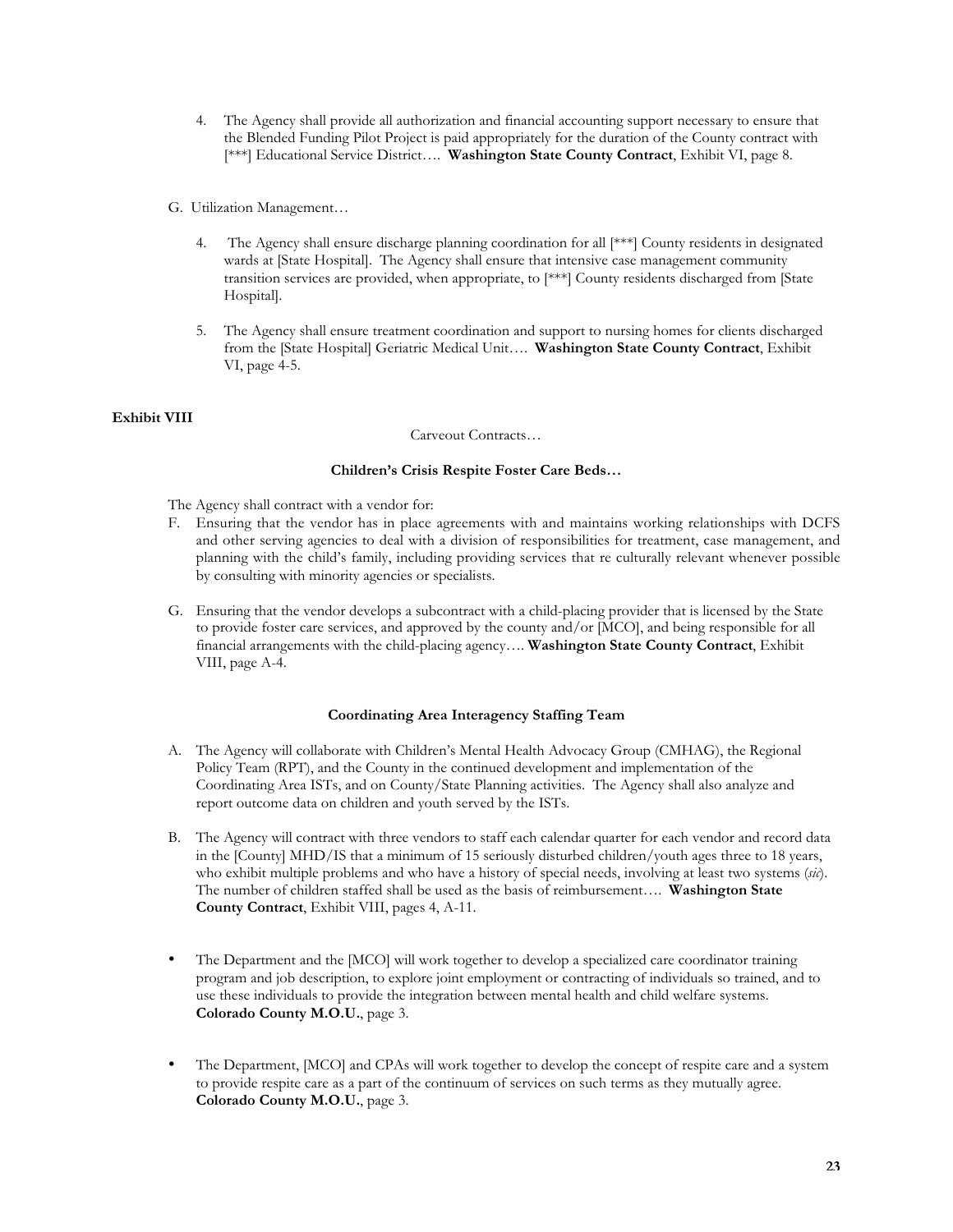#### **Contractor General Services:…**

- 7.) The Contractor shall provide or have access to a wide array of services for children and families and shall assist families to obtain and coordinate such services. These services shall include but are not limited to Family Preservation, Economic Support, Housing Assistance, Health Care, Mental Health, Substance Abuse, Domestic Violence, Adoption and Post Adoption Services.
- 8.) Transitions Between different levels of services and providers will be planned and documented in the child's family service plan…. **Colorado County**, Appendix A, page 12.

#### **Practice:…**

6.) The Contractor will work cooperatively with other community services providers. Coordination will be maintained at an individual case level. Whenever possible low or no cost services will be located and utilized…. **Colorado County**, Appendix A, page 15.

#### **3.2. Continuum of Services**

3.2.1. A full continuum of services must be available and include, as a minimum level of benefits *for both children and parents*, the services listed in Table 1 below. The services must either be provided by the lead agency, provided under a sub-contract with another agency or professional, or available through written agreement with another agency or professional. Evidence of how these services will be accessed, the length of time from referral to initiation of services , and how they will be provided must be included in the proposal. [COUNTY] must approve all sub-contracts or purchase agreements for services. **[Ohio County #1 Request for Proposals]**

## **D. Data and Reporting**

- G. Utilization Management…
	- 3. The Agency shall continue the development and implementation of a [County] MHD approved utilization review system, involving a sampling of client records (adhering to the County Contract Monitoring Manual, Appendix C., Data Verification & Sample Size Guidelines) from each vendor, that accomplishes the following objectives:
		- Assess overall accuracy of client diagnosis and tier placement;
		- Assess vendor compliance with WAC 275-57 requirements for client assessment, development and monitoring of Individual Tailored Care Plans;
		- Conduct Review of services received without pre-authorization;
		- Provide review of ongoing care to effect individual client outcomes;
		- Assess intensity of service for individuals to determine appropriateness;
		- Review flagged populations or individuals…. **Washington State County Contract**, Exhibit VI, page 4.
- The [MCO] or its designee will maintain accounting documentation. Financial reports as agreed to will be shared with the [County] Department of Human Services not less than quarterly. The Department, CPA's and [MCO] have all agreed to monitor all aspects of this system and to make adjustments as appropriate in the various rate structures involved. **Colorado County M.O.U.,** page 2.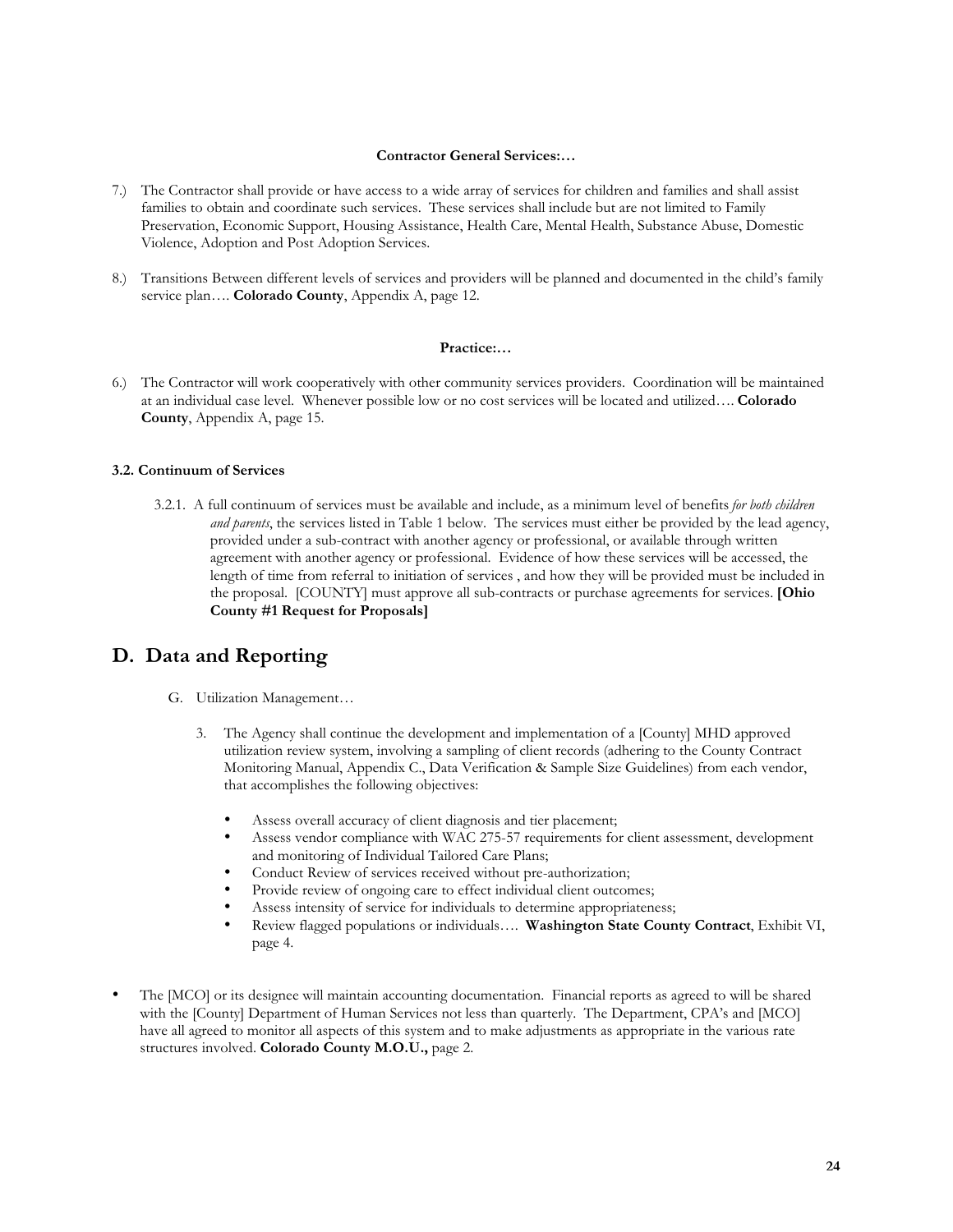- The [MCO] will work with the Department to develop a mutually consistent and effective MIS system for this project. **Colorado County M.O.U.**, page 3.
- The [MCO] will participate with the Department and CPA's to define Department directed efforts to establish appropriate outcomes, measures and data collection for baselines and concurrent evaluation. **Colorado County M.O.U.**, page 4.
- The Department will work with the [MCO] to develop a mutually agreed upon Customer Service evaluation and provider satisfaction evaluation of the mental health services. **Colorado County M.O.U.**, page 3.
- A. Data Reporting Capabilities
	- 1. Eligibility may be reported through a variety of media: tape, hard copy, and diskette. Your organization is expected to process this information in all formats received.
	- 2. Vendors will be expected to provide detailed claim reports sufficient for [\*\*\*] County analysis purposes, including detailed utilization and provider payments by place of service and type of claim. Enclose a copy of a sample report showing plan expenses compared to your book of business.
	- 3. Vendors will be expected to be able to electronically submit claim data to  $[***]$  County on a special request basis. [\*\*\*] County assumes there will be no charge for such quarterly electronic claim submission unless specified by the vendor in the proposal**. Ohio County #2 R.F.P.**, page 10.

#### **3.3.5 Management Information Systems (MIS)**

- 3.3.5.1. Provider must enter all required data directly into [County] MIS system, *[COUNTY MIS SYSTEM]*. Parallel systems may be maintained and reports generated from those systems subject to negotiation and agreement in the final contract. [COUNTY] will not pay the costs of maintaining that portion of a separate system that duplicates what is available in *[COUNTY MIS SYSTEM]*. Hardware and staff cost incurred while training to utilize *[COUNTY MIS SYSTEM]* must be borne by Provider. [COUNTY] will provide the trainer and training materials. Provider must describe in detail how [COUNTY]' *[COUNTY MIS SYSTEM]* will be provided current data on an ongoing basis. [COUNTY] must always be able to determine the current status of children and where they are living.
- 3.3.5.2. Provider must have, as a minimum requirement, one computer with a 200 MHz Pentium processor or higher, 32 MB of RAM, 2GB SCSI or EIDE hard drive, AMI/Award BIOS, 56 KB modem, a CD-ROM drive, a 2MB MPEG-1 or MPEG-2 compliant video card, and an ISP/Internet access (a server) with Netscape or Internet Explorer for each 200 children being served at any point in time.

Provider must list all computer and communication equipment with their specifications in the proposal. Provider must describe its, and the network's, if that is applicable, computer systems, management information system, and communication system, including all records copying and transmittal.

3.3.5.3. Records must be maintained according to the procedures currently in effect at [COUNTY]. This includes maintaining on 13 section case file for each case in one location with the original of all records and case documentation. Original court records provided to [COUNTY] as the holder of custody will be sent to the Provider by the next working day after receipt by [COUNTY]' Data Management Department within three (3) days of closure of the case. If the case is reopened, [COUNTY] will send Provider a CD-ROM disk containing a digitalized facsimile of all the records. Information on [COUNTY]' record requirements will be made available to prospective Proposers.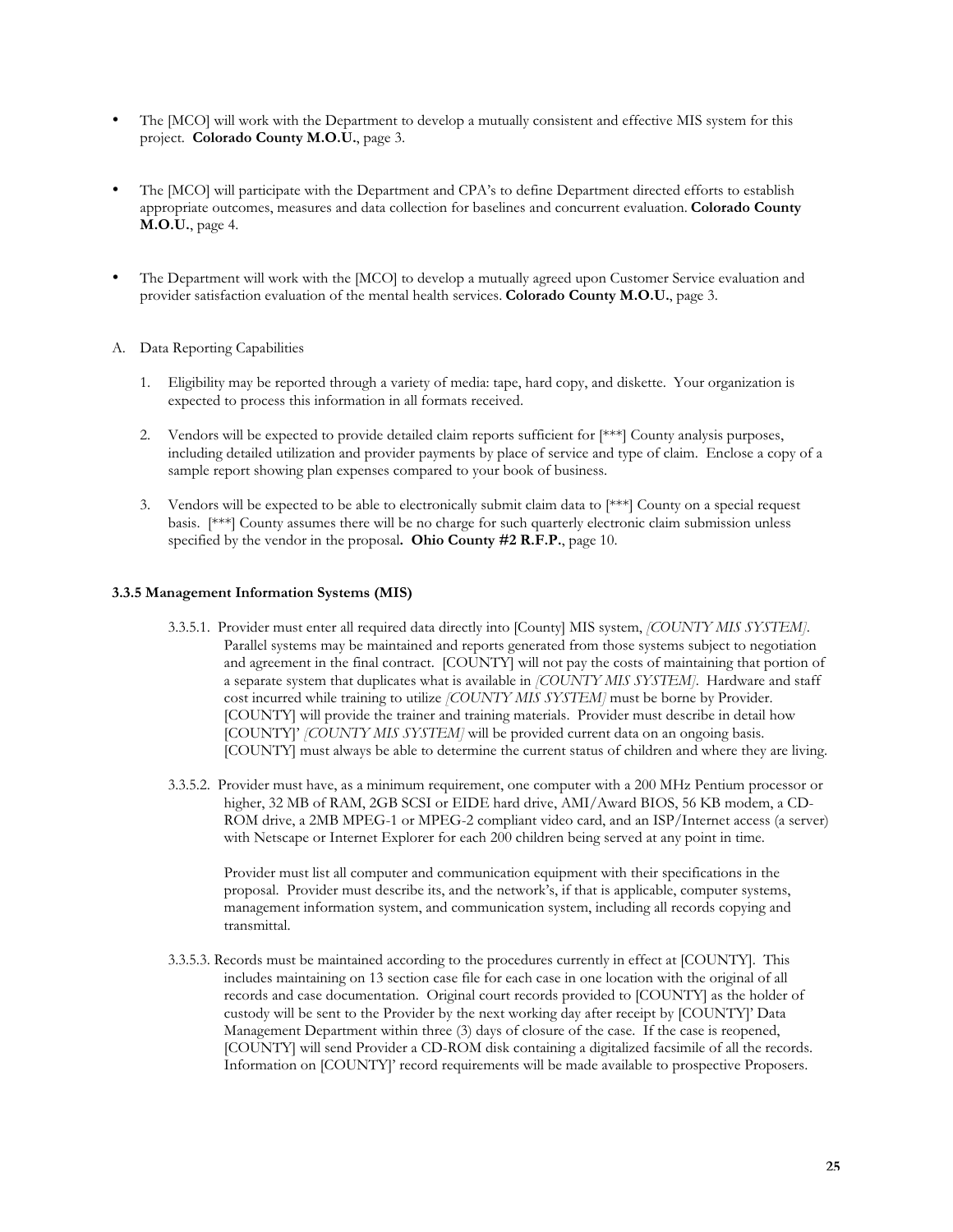- 3.3.5.4. The accounting system must permit the reconciliation described in section 4. and permit verification of expense by case and service provided. Daily records of client contacts and services must be maintained by the direct service workers and reported to [COUNTY]. These records must provide at least the same information as [COUNTY]' Records of Activities (ROAs) and Notice of Change (NOC) currently completed by [COUNTY] staff.
- 3.3.5.5. It is likely that [COUNTY] will implement a new MIS system during the next two years either on its own or as part of the development of a statewide system. Transition to the new system should not require any changes in hardware. Software costs will be borne by [COUNTY]. Provider's costs incurred for training, any changes in procedure, and changed in hardware, if required, will be borne by Provider. Any costs that arise in adapting a parallel system to the existing or a new MIS system must be borne by Provider.
- 3.4.1. Data will be collected and reported from *[COUNTY MIS SYSTEM]* at least monthly on the following: 3.4.1.1. Average client contact by risk level, case status (i.e., services in-home, or reunification), person contacted, location, and type of contact or service.

3.4.1.2. Overall status of all cases referred, e.g., open voluntary, open court ordered, placement voluntary, placement court ordered, reunified, closing motion filed, closed and, receiving aftercare/follow-up services.

3.4.1.3. Other statistics such as the location of children and length of stay. **[Ohio County #1 Request for Proposals.]**

## **E. Performance Standards**

. .

- D. PERFORMANCE REQUIREMENTS
	- 3. Service Delivery
		- c. The Agency shall ensure that 100% of [health plan] individuals who are referred to a vendor for outpatient services and who have Medicaid coverage or meet non-Medicaid criteria are tiered.
		- d. The Agency shall ensure that 100% of detained or incarcerated mentally ill offenders (MIO) who are referred to the Agency are assessed and tiered as appropriate.
	- 4. Outpatient Authorization/Utilization
		- i. The Agency shall pre-authorize 100% of all benefits listed in the Policy and Procedure Manual as requiring pre-authorization.
		- j. All concurrent and retrospective reviews shall be completed as outlined in the Policy and Procedure manual. The reviews shall also include the Blended Funding Project, for which the County has a contract with [\*\*\*] Educational Service District. A schedule for all these reviews shall be developed for the contract period for approval by the County with the first billing package of this contract. The schedule may be amended by mutual agreement on a quarterly prospective basis.
		- k. The Agency shall ensure that 80% of all tier requests requiring manual review will receive an authorization decision within four (4) working days and 100% receive an authorization decision by the end of the sixth (6) working day.
		- l. The Agency shall ensure 100% of LTR placements are pre-authorized.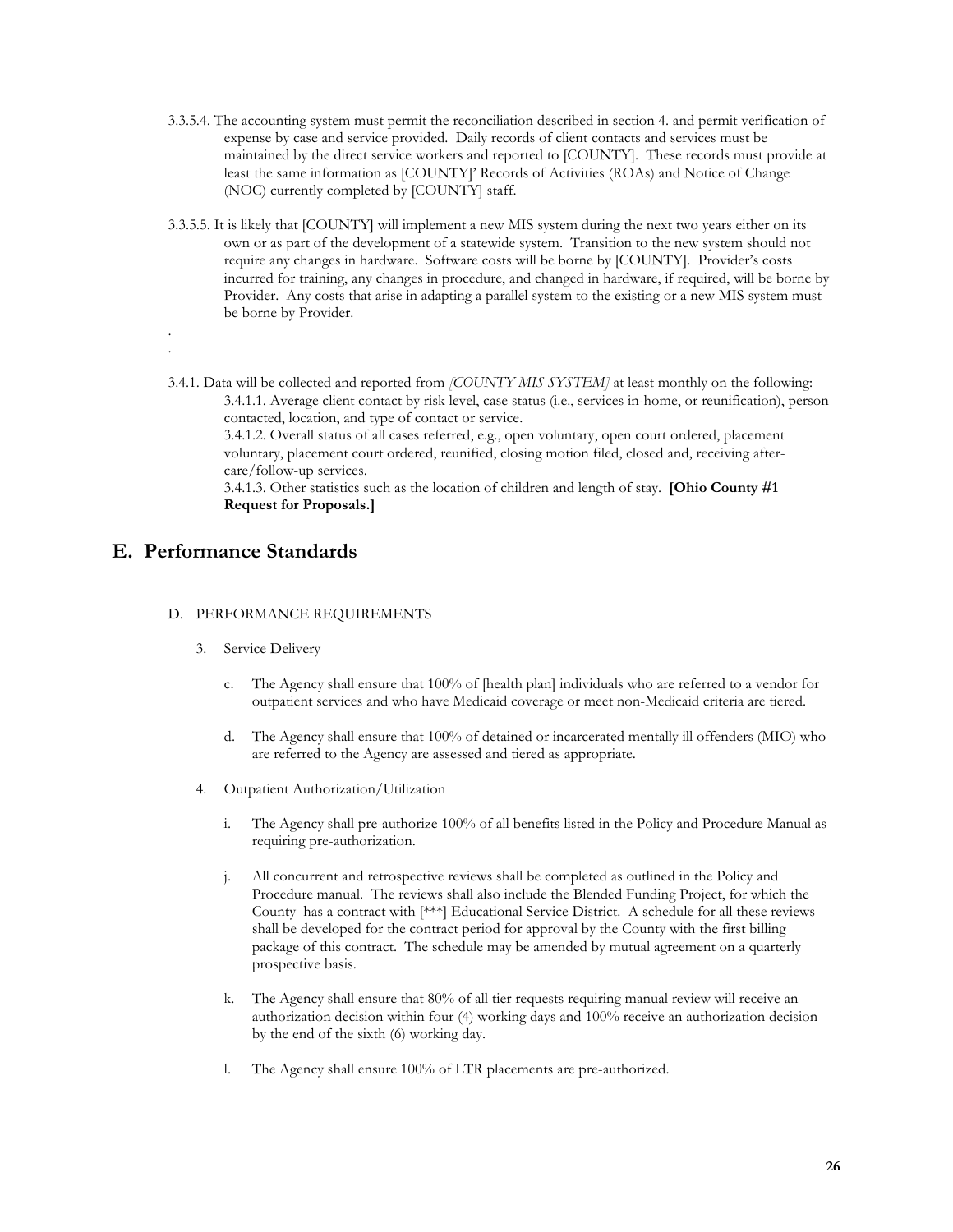- m. The Agency shall ensure 100% of LTR residents shall receive at least one continued stay review within one year from the date of admission.
- n. The Agency shall review 100% of supervised living (SL) residents in open status who started SL service prior to 1996, for integration with treatment plans and appropriateness of placement.
- o. The Agency shall review and approve/deny excess utilization requests including Medicaid Personal Care, Special Needs, Service Based Add-On, and Exception to Policy.
- p. The Agency shall provide agreed upon criteria indicator reports monthly or quarterly, as required.
- 5. Billing and Payment
	- a. The Agency shall ensure a 98% accuracy rate on all transactions that result in a vendor reimbursement and/or adjustment.
	- b. The Agency shall ensure that 100% of uncontested errors in vendor payments will be corrected within five business days of either the discovery of the error by the Agency or the County, or notification by a vendor of an error.
	- c. The Agency shall provide a report to the County on biennial quarterly revenue and the expenditure reports, by vendor, within six weeks of the end of each biennial quarter. The Agency shall suspend payments on service contracts to those vendors failing to meet submission timelines, until submission occurs.
	- d. The Agency shall provide a quarterly summary of third party payments to vendors for PHP clients thirty (30) working days after the close of each quarter. For those vendors showing a decline in third party payments form the previous quarter, the Agency shall investigate the cause(s) and stimulate a renewed effort at the vendor to solicit third party payment.
- 6. Service Parity
	- a. The Agency shall ensure annual service provision to at least a minimum of 384 clients who are deaf or hard of hearing, and for whom sign language or other non-verbal communication methods are the primary mode of communication in the person's home.
	- b. The Agency shall ensure annual service provision to at least a minimum of 246 clients who are medically compromised homebound.
	- c. The Agency shall ensure annual service provision to a minimum of 682 clients who self identify as a sexual minority.
	- d. The Agency shall ensure that during each half year period of this contract the following numbers of people receive a mental health service:

| Ethnicity              | Children 0-17 | Adults 18-59 | Elders $60+$ |
|------------------------|---------------|--------------|--------------|
|                        | Years.        | Years.       | Years        |
| African American       | 1128          | 1687         | 209          |
| Asian/Pacific Islander | 305           | 890          | 237          |
| Hispanic               | 562           | 605          |              |
| Native American        | 200           | 319          |              |
| Caucasian              | 3735          |              | 2436         |

e. The Agency shall ensure that the [State Hospital) daily in-residence census utilization does not exceed the [\*\*\*] County patient target as per DSHS/MHD contract; as recorded by [State Hospital] data reports.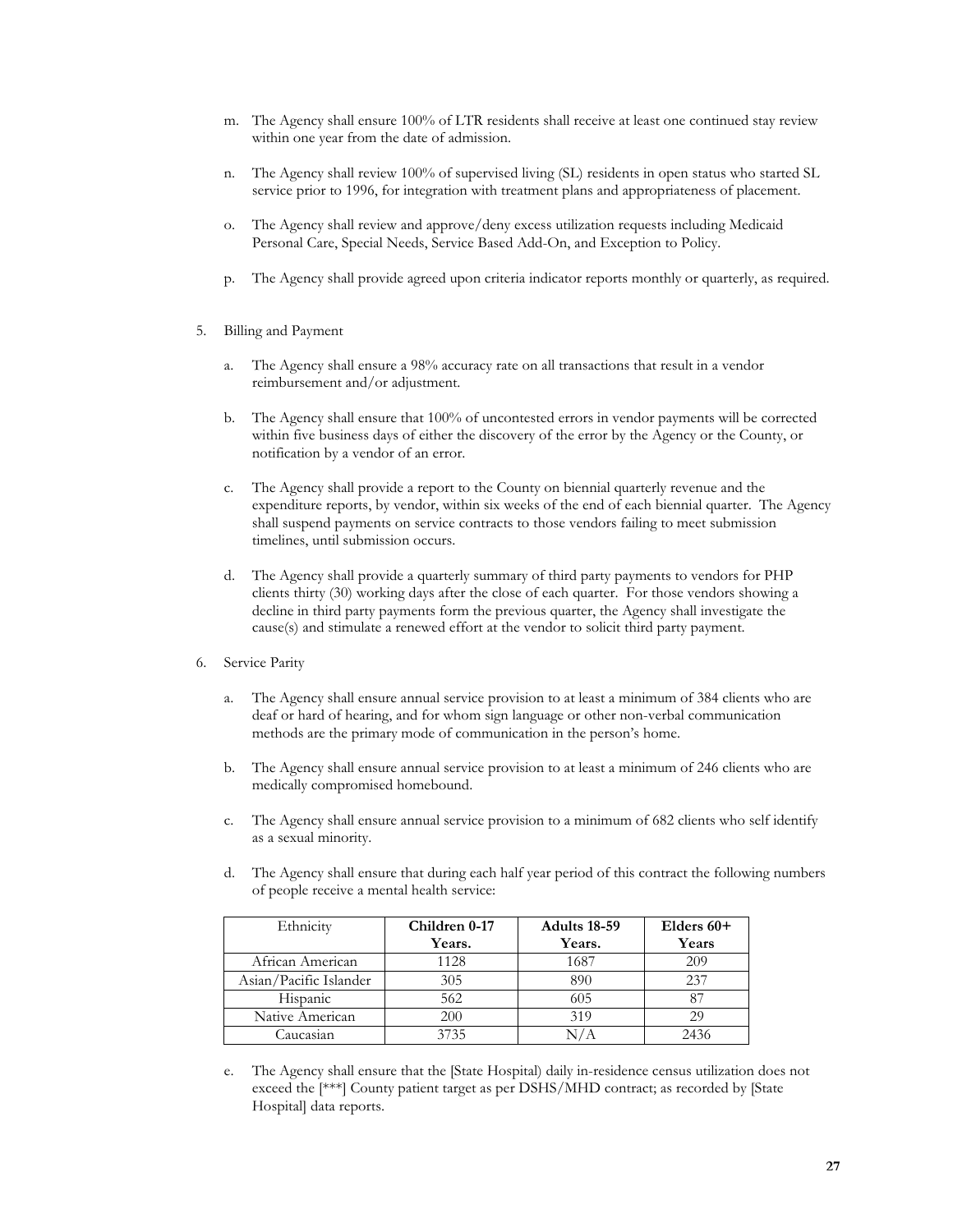- f. The Agency shall ensure that PASARR (Pre Admission Screening and Annual Residential Review) identified persons with reported mental health needs are provided a face to face service within thirty (30) days following the Agency's receipt of a PASARR referral.
- g. The Agency shall ensure PHP or carve out services are provided to a minimum of **6443** eligible individuals who are not covered by Medicaid.
- 7. Capacity Management
	- a. The Agency shall ensure that by June 30, 1998 a profile of tiered non-Medicaid, including [health plan] clients will be completed to determine historical conversion rates to Medicaid benefits, in order to establish a County-wide standard for converting clients from non-Medicaid to Medicaid status with possible differentials based on client demographics.
- 8. Monitoring Service Quality
	- a. The Agency shall submit a final version of its 1998 Quality Management Plan for County approval by April 30, 1998.
	- b. The Agency shall report quarterly updates on the implementation of the Quality Management Plan and resulting Quality Improvement Projects.
- 9. Client Issues

The Agency shall report on complaints, grievances, and extraordinary occurrences on a quarterly basis and submit a year-end analysis report. All reports must include Ombuds Service data.

- 10. Vendor Relations
	- a) The Agency shall produce vendor profiles in a format approved in writing by the County.
	- b) The Agency shall submit a 1997 year-end profile by April 30, 1998 and a 1998 year-end profile of all vendors with the December billing package.
	- c) The Agency shall report on the results of recredentialing.
	- d) The Agency shall respond to all phone calls regarding Agency operational functions triaged by the County to appropriate Agency staff. Functional areas most likely to be triaged include clinical questions regarding authorization results or changes, provider reimbursement, and contract compliance. Any calls the Agency receives that are [County]/IS specific will be transferred to IS.
- 11. System Accountability measures

The Agency shall show improvement or meet specific targets in the following accountability measures based on 1996 or 1997 performance, whichever is better, as recorded in the [County] Report Card:

- 90% data accuracy and completeness based on the total average of [MCO] site visit data audits
- 95% of all services are reported within the data timelines policies
- 95% of all vendor based concurrent reviews are reported within policy timelines
- maintain or improve level of functioning
- decrease the incidents of voluntary hospitalization
- decrease the duration of voluntary hospital bed use
- decrease the number of days it takes from hospital discharge until a face to face mental health service is provided
- reduction in the number of events of incarceration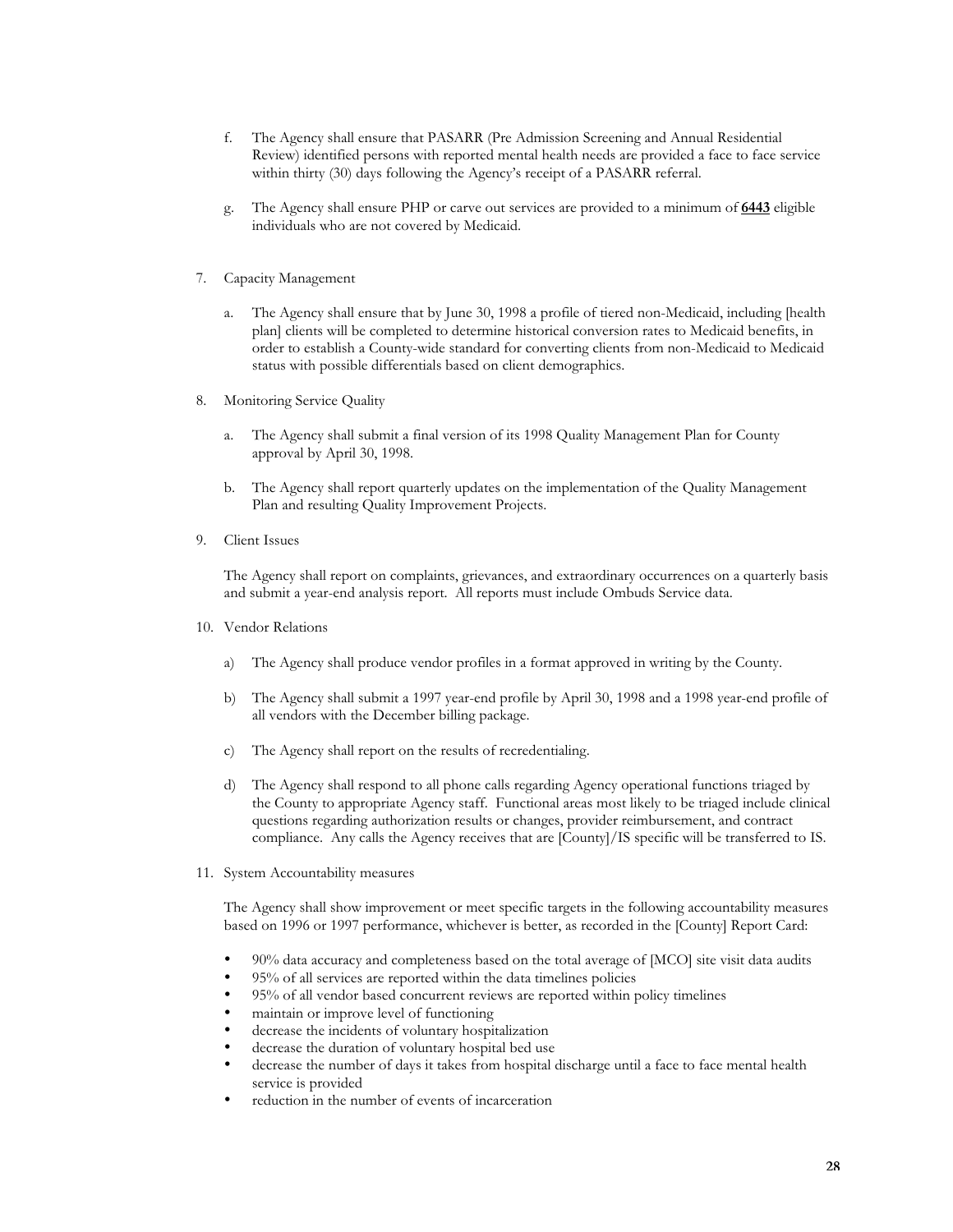- reduction in events of detention
- decrease the number of days clients are incarcerated
- decrease the number of days clients are detained
- decrease the number of days from jail/detention release until face to face mental health is provided
- reduction in homelessness system-wide
- increase in engagement of homeless clients into tier services
- maintain or acquire independent housing
- reduction in out-of-home placements for children
- maintain or acquire age appropriate activity system-wide
- maintain or acquire paid employment… **Washington State County Contract**, Exhibit VIII, pages 2-6.
- H. PHP System Outcomes
	- 1. The Agency shall review and analyze individual client outcomes in the following areas in a format and periodic timeframe that may be jointly developed by the Agency and [County] MHD staff and as approved by [County] MHD, with the aim of promoting achievement of the following outcomes for individuals:
		- Reduction in psychiatric symptoms.
		- Improvement in level of functioning.
		- Improvement in quality of life.
	- 2. The Agency shall participate with the County in the review of PHP system outcomes as defined by the [County] MHD RSN report card and system accountability documents.
	- 3. The Agency shall use ongoing clinical care review as a means of intervention to assist in improvement measures designed to evaluated the effectiveness of the PHP across established system accountability measures. **Washington State County Contract**, Exhibit VI, page 5.
- I. Monitoring Service Quality
	- 1. The Agency shall:
		- Ensure that individual client outcomes for service, as established b the medical necessity criteria are the focus of client care.
		- Maintain collaborative and productive linkages with the Ombudsman Service and the Quality Review Team.
		- Maintain policies and procedures to address client and vendor complaints and grievances.
		- Assess effectiveness of treatment plans and goals.
		- Monitor effectiveness and quality through a system of flags.
		- Assist in ongoing design of clinically appropriate tier benefit packages that fit the financial constraints of the PHP.
		- Assist the County in development of clinical best practice standards.
		- Assist the County in assessing consumer satisfaction....
	- 4. The Agency shall maintain a Quality Management Plan. The Quality Management Plan includes, at a minimum, the following elements: focus on mental health system and individual client treatment outcomes; appropriate use and analysis of clinical guidelines and quality indicators; analysis of clinical care, the authorization process, and related services; implementation of Agency and vendor corrective action; and, a periodic evaluation of the Quality Management Plan itself. Specifically, the plan shall also meet the requirements of HCFA 42 CFR 434.34 and the state contract with the County for the 97-99 biennium…. **Washington State County Contract**, Exhibit VI, page 6.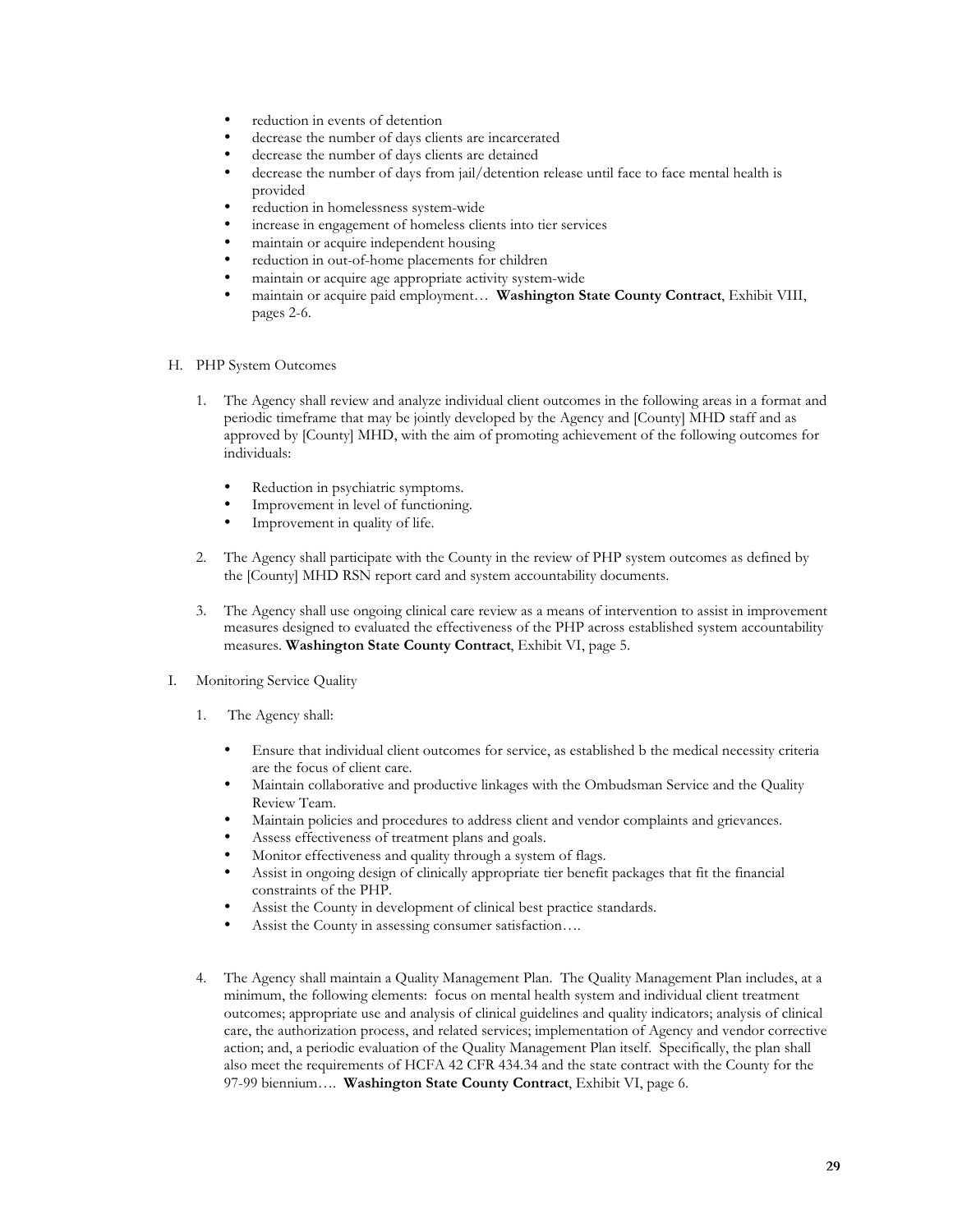### **Program Requirements…**

#### **C. Service Delivery…**

15. The Agency shall make all reasonable efforts to assure that consultation with minority mental health specialists or geriatric mental health specialists occurs as appropriate so that care is culturally sensitive. Consultation can come from within hospitals or from vendors…. **Washington State County Contract**, Exhibit VII, page 5.

#### **Ongoing Authorization Performance Requirements**

For all times when there is normal functioning telecommunications:

- 1. 90% of all decisions concerning approval of an emergent admission or certification of the need for acute care on an elective basis shall be made within one hour of the initial call.
- 2. 99% of decisions concerning approval of an emergent admission or certification of the need for acute care on an elective basis shall be made within three hours of the initial call.
- 3. 100% of decisions made in response to County-Designated Mental Health Professional (CDMPH) calls shall be made within one hour of the request.
- 4. Hospital stays (LOS) for all patients shall be no longer than an average of 12 bed days per admission for children under 21 or for adults 21 years of age and older who were admitted and discharged within each calendar quarter.
- 5. The Agency shall ensure that 92% of all voluntary admission records shall be complete at the close of each monthly reporting period…. **Washington State County Contract**, Exhibit VII, page 6.

#### **Exhibit VII**

#### **Adult Crisis Services…**

- C. Outcomes…
	- 4. Agency will meet the following response times for crisis services:
		- 4 hours for emergency situations; the next working day for urgent crisis situations;
		- All vendor crisis phones shall be answered within 5 rings. Crisis phones shall be answered by qualified persons who are proficient or can immediately access personnel proficient in the use of TT or alternate language, for the hearing impaired and limited English proficient population(s)…. **Washington State County Contract**, Exhibit VIII, page A-3.

#### 3.4. Quality Assurance: Service and Outcome Monitoring

#### 3.4.1. Service Monitoring

Service provision will be monitored by [COUNTY] against indicators of increased risk to children and expectations for client contact and service documentation.

3.4.2.1. A liaison from [COUNTY] will be assigned to provide monitoring and technical assistance in child welfare to Provider during the first year. It is anticipated that this person's full efforts will be allocated to technical assistance and that they will be available on site every working day during at least the first six months. They will be available to advise and will not be given authority to overrule Provider's decisions.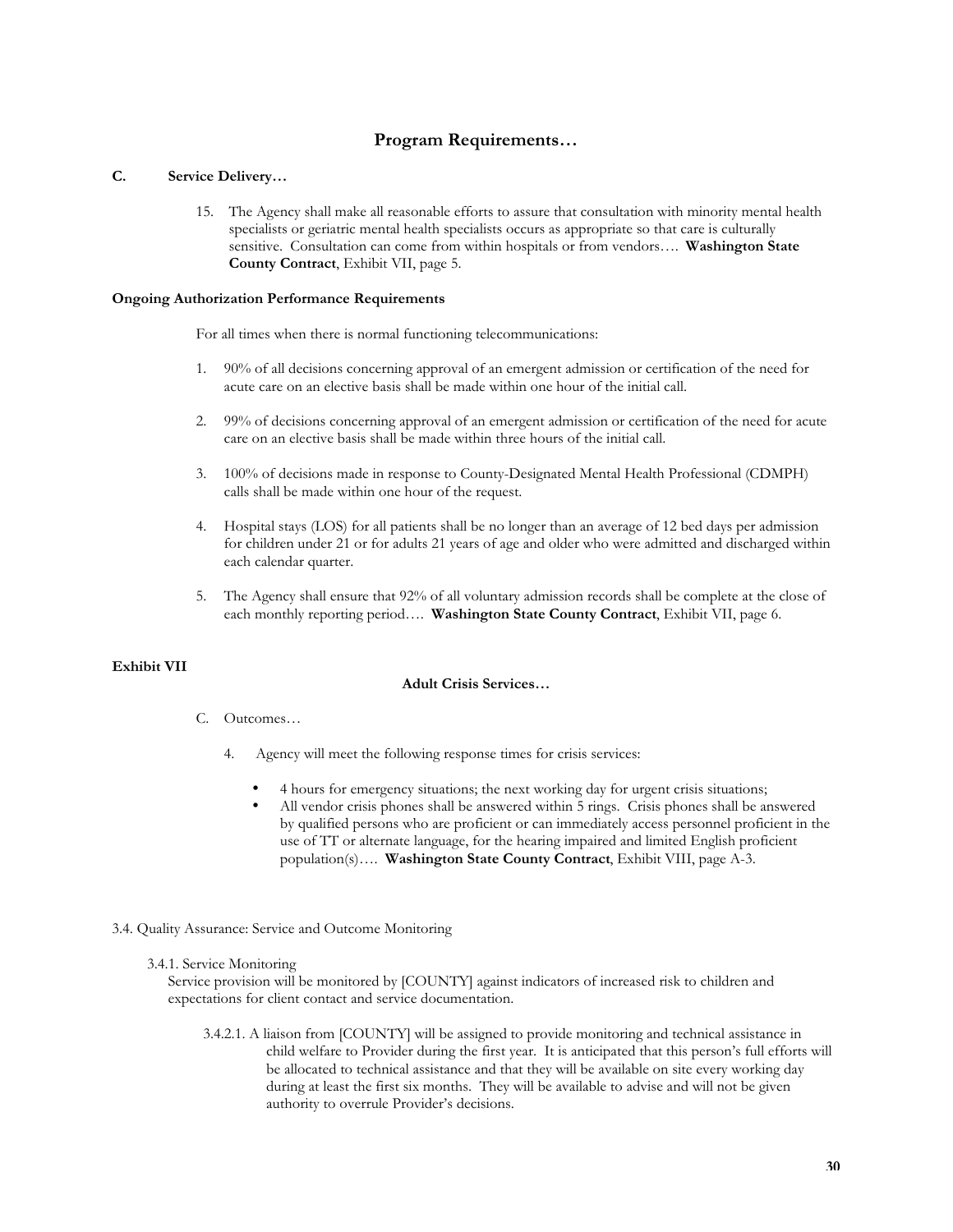- 3.4.2.2. Monitoring of client files will occur more frequently during the first year of the contract. Random monitoring in the first year will occur within the first 30 days of referral and at least every 90 days thereafter. In subsequent years, monitoring of client files will at minimum occur every six months.
- 3.4.2.3. Critical incidents must be reported the same day if they occur before 5:00 p.m. and by 9:00 a.m. if they occur before 5:00 p.m., and will be subject to quality assurance case monitoring. These will include but may not be limited to:

3.4.2.3.1. Death or injury to a child.

3.4.2.3.2. Occurrence of open case maltreatment,

3.4.2.3.3. Hospitalization of a child, and

3.4.2.3.4. Violation of any licensing or O.A.C. rules.

## 3.4.2.4. Specific indicators will be monitored daily from *[COUNTY MIS SYSTEM]*. Examples of

indicators currently being considered include:

(1) Lack of monthly face to face contact with children.

(2) Number Of Days a Child Remains In Temporary Custody

(3) Increase in level of risk as assessed on the ME-FRAM

(4) Parent visitation occurring less than indicated in the case plan,

(5) Parent participation in the case plan is none or partial.

(6) Voluntary Protective Services (VPS) case open longer than 6 months.

(7) Court Ordered Protective Services (COPS) case open longer than 9 months.

(8) Temporary Court (Ordered) Custody (TCC) case open longer than 12 months without a request for PCC.

(9) Birth of a child subsequent to case opening,

(10) Move a more restrictive placement exceeds 14 days in duration, and

(11) "AWOL" family not located within 30 days of last contact.

Cases identified using these and the critical incident indicators will be reviewed by [COUNTY] staff using a tiered level of response. Possible responses include client record review and phone contact and/or meeting with the assigned caseworker, casework supervisor, Provider utilization/Quality Assurance (QA) staff, administrative staff, or the entire service team. If the indicator has occurred more than a defined number of times within a set time period (to be determined), a corrective action plan will be required. Development and implementation of a corrective action plan will have deadlines and will be monitored by [COUNTY] QA staff. Specifics of the monitoring process, indicators, and identified thresholds will be included in the contract.

3.4.2.5. Specific thresholds have been identified for the following indicator:

- (1) Monthly Face-To-Face Contact With Children
	- Of all children being served, no fewer than 80% will be seen face-to-face every 30 days.
	- 90% of children being serviced, no fewer than 90% will be seen face-to-face every 60 days.

3.4.2.6. Outcome Monitoring

The effectiveness of service programs in producing results for children will be tracked using outcome measures. As mentioned above, other key indicators of program functioning that are not as closely related to child-centered outcomes will also be monitored. Each outcome measure has a threshold or goal that has been utilized by [COUNTY]. The ability of the Provider to achieve or improve upon these threshold levels will be monitored during the period of the contract. Standardized 5% and 10% proportional slippage levels will be calculated for each goal. Slippage beyond 5% results in a "caution" status, more than 10% slippage results in an "alert" status. Depending on the nature of the outcome/indicator, monitoring and reporting of findings will be carried out on monthly, quarterly, and biannual